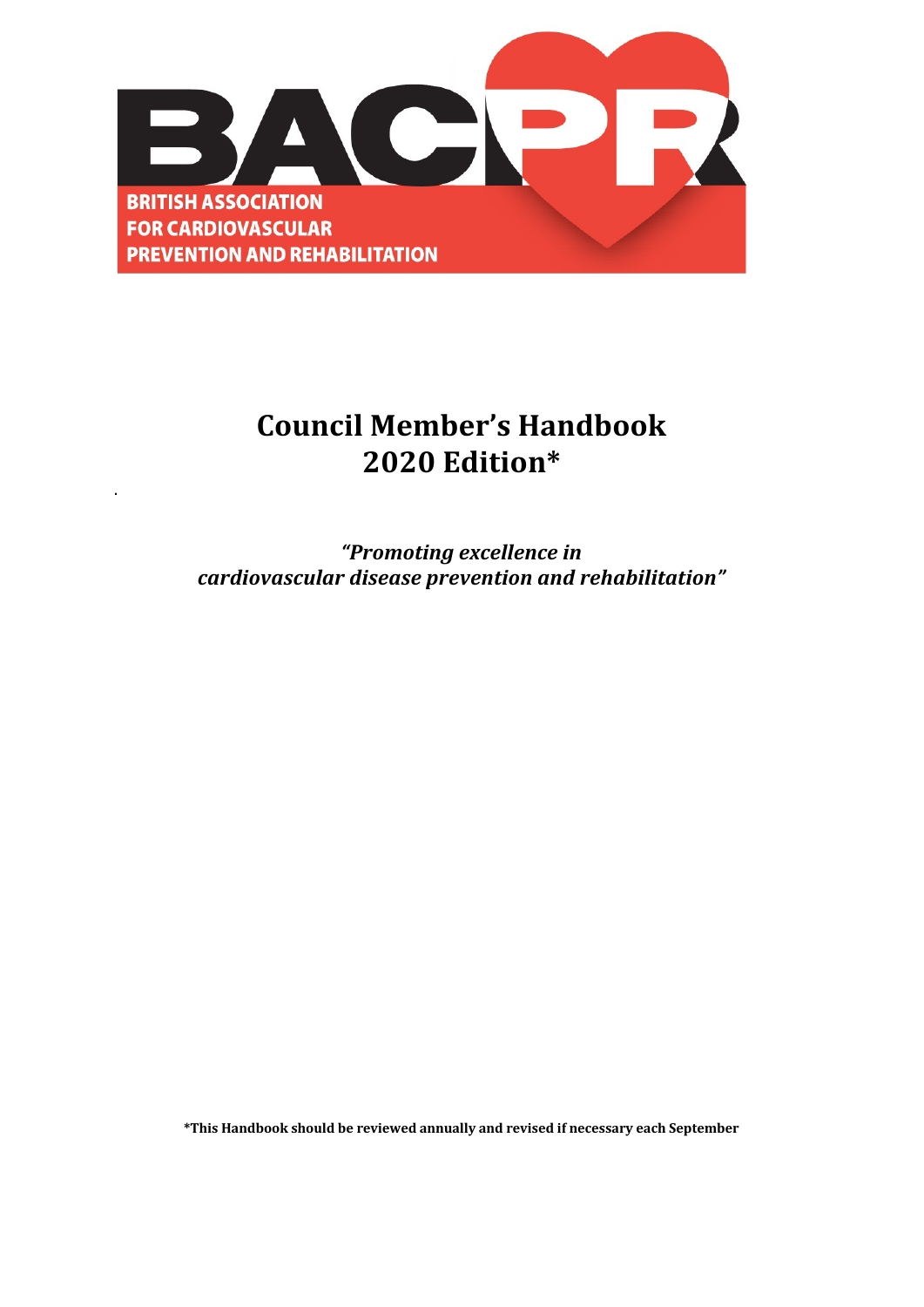## **Table of Contents**

| Page | Item or topic                                                            |
|------|--------------------------------------------------------------------------|
| 3    | Spirit and philosophy of being a Council member                          |
| 4    | <b>Council Members' Declaration</b>                                      |
| 5    | Governance, Objects, Aims of BACPR                                       |
| 6    | Benefits of BACPR Membership, Council and operational structure of BACPR |
| 7    | Being a Trustee                                                          |
| 7    | The Executive Officers                                                   |
| 9    | The Executive Coordinating Group (ECG)                                   |
| 9    | Key role of employed and contracted staff                                |
| 11   | <b>Ordinary Officers</b>                                                 |
| 11   | Co-opted members and affiliated groups representatives                   |
| 12   | <b>Operational BACPR work-streams</b>                                    |
| 12   | Interest groups and project working parties                              |
| 13   | Annual activity and tenures of office                                    |
| 14   | Recurring elements for Council meetings                                  |
| 16   | Recurring quarterly work-streams                                         |
| 18   | <b>Council Members Roles and Responsibilities</b>                        |
| 24   | Appendices<br>I. Rules of the Association                                |
|      |                                                                          |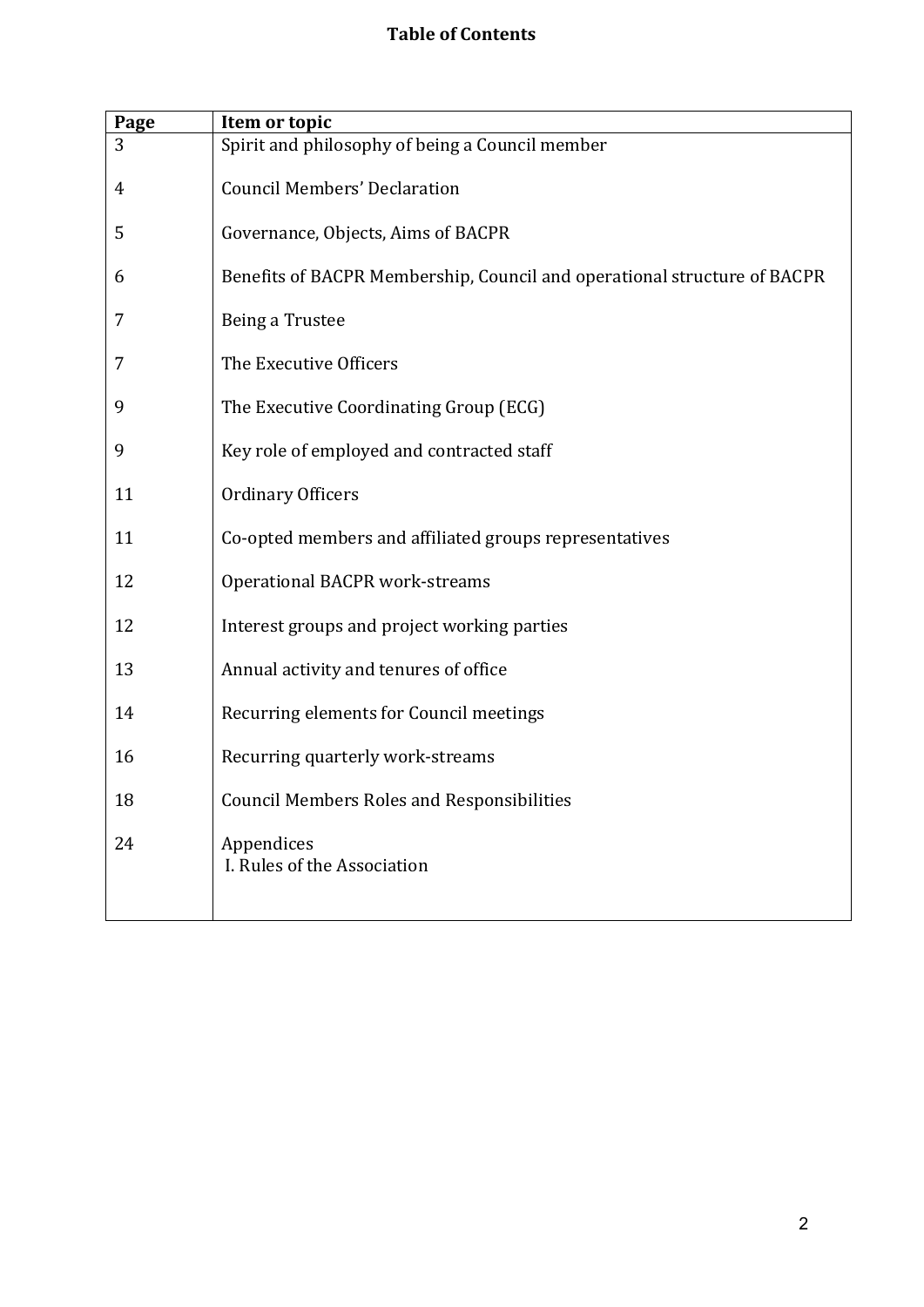#### The spirit and philosophy of being a volunteer member of BACPR Council

#### **Who and what is the BACPR?**

The BACPR (previously BACR) evolved out of the Coronary Prevention Group who held an initial symposium in London in 1987 on Exercise and the Heart. This group led by Dr Hugh Bethell went on to form the BACR in 1992, with a first meeting in Oxford, and a written constitution registered with the Charities Commission in 1994. In 2004, to protect the Trustees and Council members against any personal liability, the BACR registered itself with Companies House as a Charity Limited by Guarantee. The documents outlining our governance as a Membership Association managed by an elected Council are in keeping with Companies House and the Charities Commission; The Rules, Memorandum and Articles of Association.

#### **What does it mean to be a BACPR Council member?**

A BACPR Council member is one who freely volunteers his/her time to benefit this charitable organisation (BACPR), its members and those whose health and well-being will benefit from the work of the members. *In keeping within the spirit and philosophy of doing charitable work, a Council member should only have the aim of what he/she can give and offer for the good* of BACPR, its members and the related public and not to focus on what can be gained *from doing work for BACPR.* An exception to this is often the treasured intrinsic gains of the friendships and camaraderie that one will likely gain in sharing both the honour and pleasure of doing good work for others in the name of BACPR. As such, one's work with BACPR should also include doing what one can do to support the efforts of his/her BACPR Council colleagues.

Though the Council needs to be operated in applying prudent work and business approaches, the ultimate profit is to achieve the greatest benefit for the members and their patients/clients. The Association must be run on a financial foundation of generating income and expending these resources in a prudent transparent manner and at all times to protect its financial viability. Good and honest business techniques should be pursued including using relevant organisational management principles, financial acuity and relevant marketing techniques in order to sell (in it widest sense) the services of the organisation to best achieve the Objects outlined in the Constitution. One's work should always be performed with full transparency to his/her Council colleagues and ultimately the members of BACPR.

#### At all times all members of Council should respect that the Council is made up of volunteers who have varied levels of personal and professional commitments. These levels of *commitment need to be discussed with your Executive Officers in order to avoid misunderstandings about what is expected of or can be achieved by each member.*

At times, some of your colleagues may not be able to meet their BACPR Council commitments due to events at home or at work that were honestly unexpected. It is important for anyone considering putting his/her name forward for Council, or at anytime during one's tenure, to keep informed the Executive of any changing circumstances that will affect one's commitments, roles and responsibilities laid out in this handbook. The expectations of you and your fellow Council members needs to be approached in a somewhat different manner to what we are obliged to assume within our paid employment; volunteer work needs to respect some flexibility.

#### **Balancing BACPR work with one's personal and professional life**

The primary philosophy of working with others to do good work for the benefit of BACPR members and their patients is always the priority. The experience and sacrifices made (personally and professionally) of being a Council member should ultimately result in feelings of enjoyment and fulfillment. If at anytime you feel this is not being achieved or valued it is important to share your concerns with the Executive Officers. Therefore, *as best as possible*, *the mood of any gathering or meeting, telephone discussions etc. should aim to be as relaxed, friendly and enjoyable as possible; yet still respect the serious professional nature of the work.*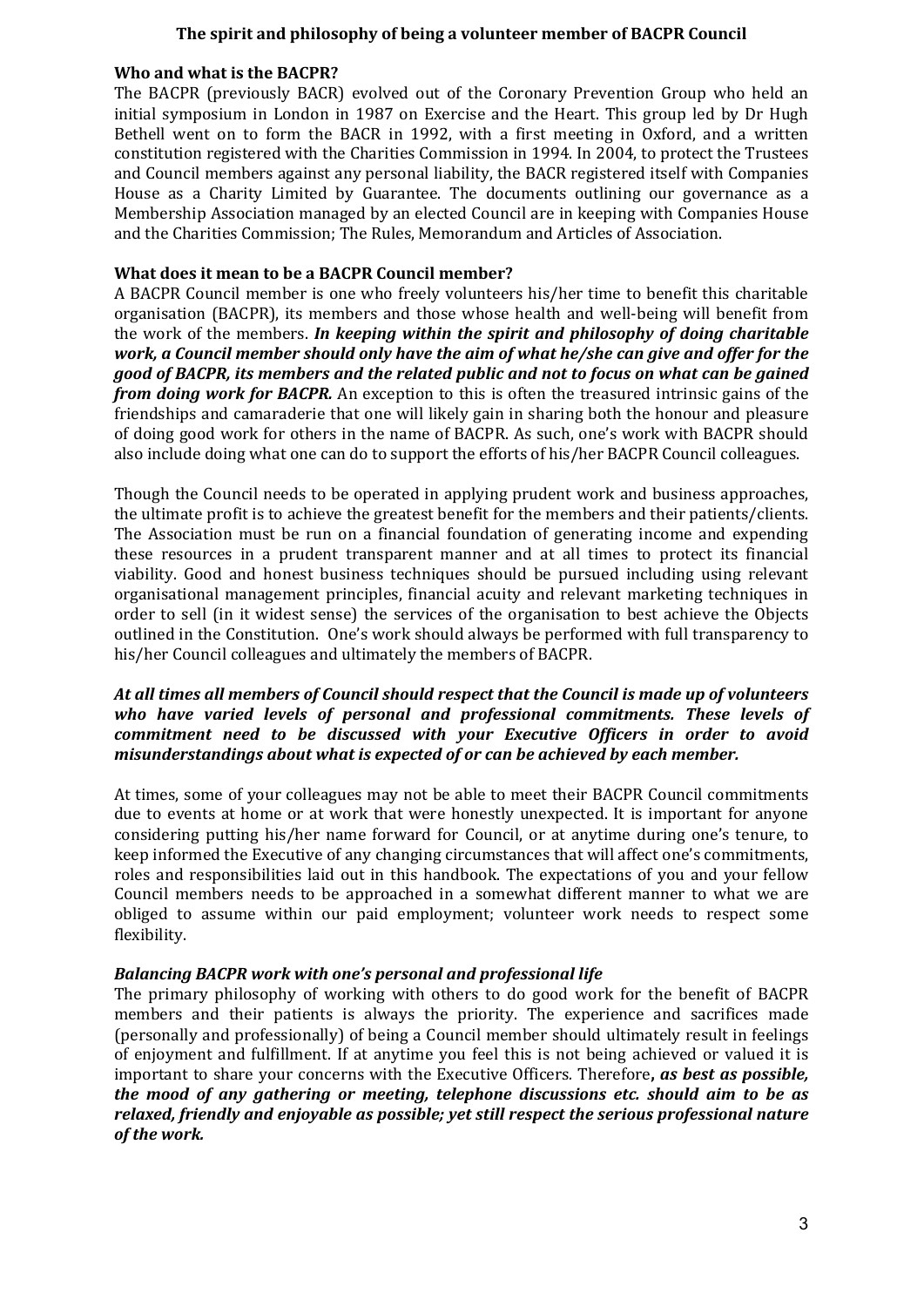#### **Council Members' Declaration**

Upon the appointment of any Council Member (elected or co-opted), a letter should be received from the new Council member with the following statement:

#### For elected *Executive* or *Ordinary Officers* (Trustees)

"Upon accepting my position on BACPR Council, I confirm I am a member of BACPR and have read and understood the information in this handbook and the Constitution and my responsibilities as a Trustee as outlined in the information from the Charities Commission and Companies House. I agree to abide by the Rules and Articles of Association of the BACPR"

Name, Signature and Date

#### *For Co-opted officers and invited representatives*

"Upon accepting my position on BACPR Council, I confirm I have read and understood the information in this Handbook. I agree to abide by the Rules and Articles of Association of the BACPR"

Name, Signature and Date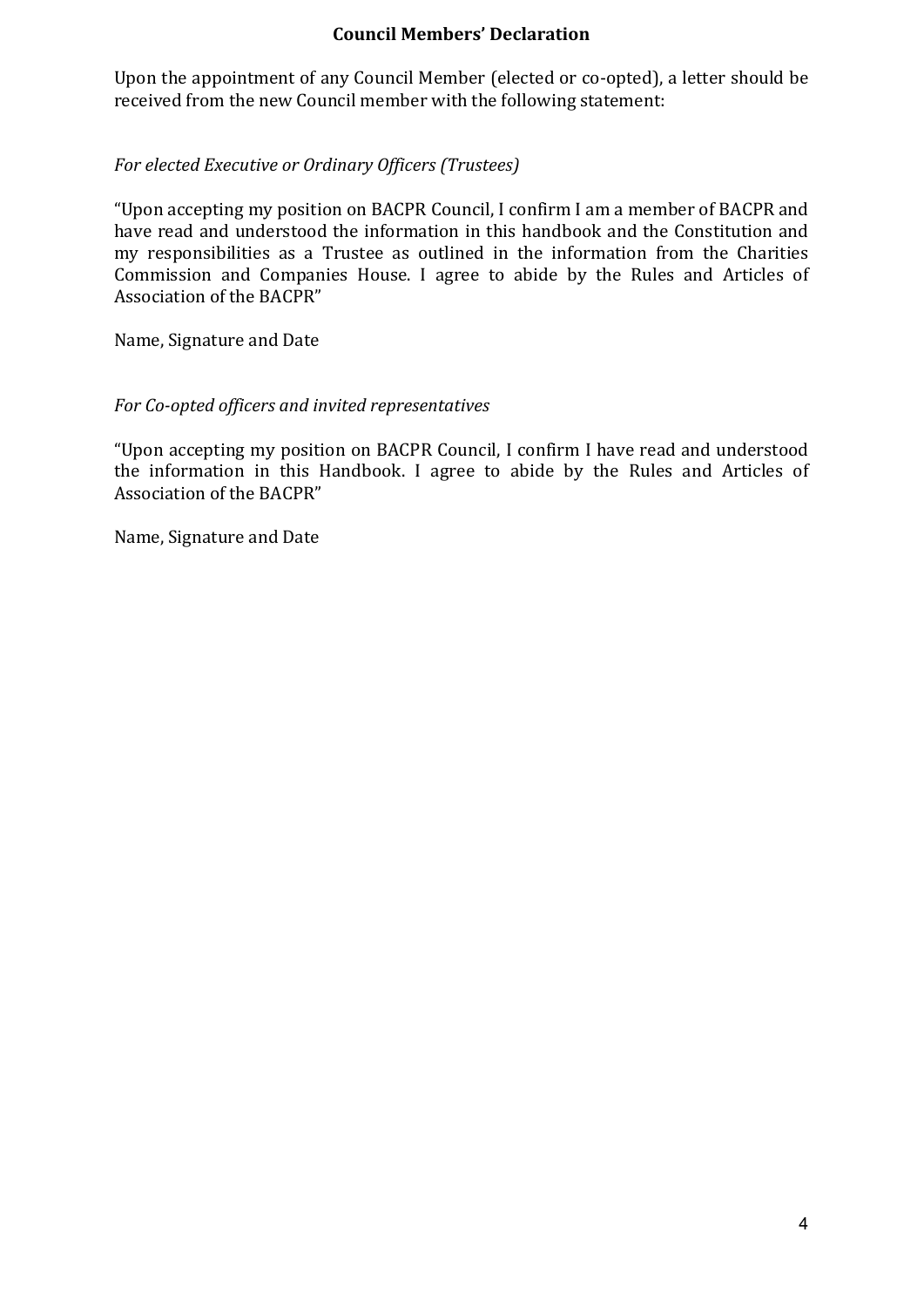## **Governance, Objects, Aims and Benefits of BACPR**

. The governance of the BACPR is guided by two key documents:

"The Rules" and "The Articles" of the Association, of which the latter is better known as "the Constitution" (see Appendices  $1$  and  $2$ )

- **1. The rules of the Association** (Appendix 1) are the rules and regulations for being a member of BACPR (e.g. membership fees and the professions represented within BACPR)
- **2. The Articles of the Association** (Appendix 2) have two parts:
- Definitions on what we are about, whom we serve, and how we serve (which was previously set out in a separate document named the Memorandum of Association),
- Definitions on how we (Trustees and Council) run and manage our affairs in keeping to the rules and legal obligations of the "Companies Act" and the Charities Commission

## **The 2012 constitutional Objects of the Association** are defined in these words:

The Charity's objects ("the Objects") are to undertake and promote, with respect to diseases of the heart and circulation, all or any of the following, by such means as are charitable, and in each case for the benefit of the public:

- 1 The prevention of disease of the heart and circulation and the relief of sickness of persons suffering from such diseases, by promoting prevention, rehabilitation and health education
- 2 Disseminate the results of Medical and Scientific research
- 3 The advancement of education and training and the promotion of best practice in relation to the treatment of such diseases.

In meeting these Objects, the main aims of BACPR therefore include:

- To promote the practice and philosophy of cardiovascular disease prevention and rehabilitation ("CR")
- To produce national standards or guidelines for CR which will improve safety and the standards of programmes throughout the UK
- To develop an educational programme and professional training system for new and existing CR practitioners
- To produce BACPR communications, in all appropriate forms as a resource for all members to be engaged in the work of the BACPR, with the Annual Conference being a highlight and focal point of this work
- To act as a resource or link to national registers (e.g. NACR, NHS Improvement, regional cardiac and stroke networks)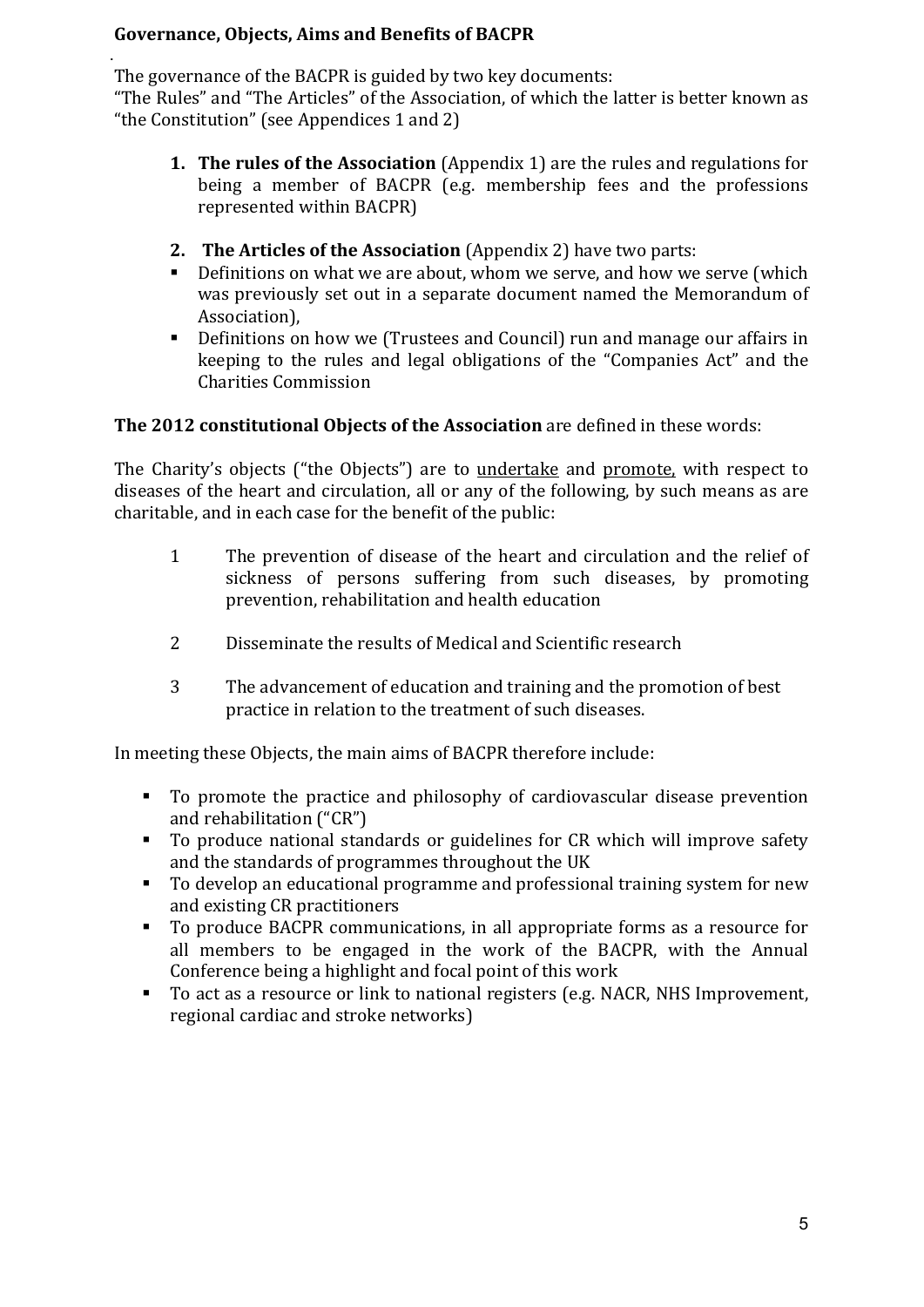### **Benefits to members**

- Discounted registration rates for BACPR annual conference, BACPR Exercise Professionals Group Study Day and CPD courses
- Access to past conferences
- Regular member e-bulletins with latest news
- BACPR CONNECT magazine (2 per year) delivered to your door and online
- Exclusive access to a wide range of informative and interactive resources online including a members' discussion forum
- Become involved in special interest groups
- Access to a membership enquiry service
- Opportunity to apply for annual travel award
- Opportunity to apply for New Researchers Development Fund (NRDF)
- Influence the association and wider external policies
- Stand, nominate and vote in elections for BACPR council
- Increased awareness and opportunity to be involved in BACPR activities at regional, national and international level.

## **Council representative groups and operational structure of BACPR**

*The BACPR belongs to its members and not to the Council.* As a Council member your role is to act as a voice and advocate of the wider membership. The Council (Figure 1) is made up of six Executive and eight Ordinary Officers, and linked Co-Opted representatives, with management and administrative support provided by the BACPR Education team and a BCS Affiliates' Coordinator

## Figure 1: Integrated structure of membership, Council and operations of BACPR

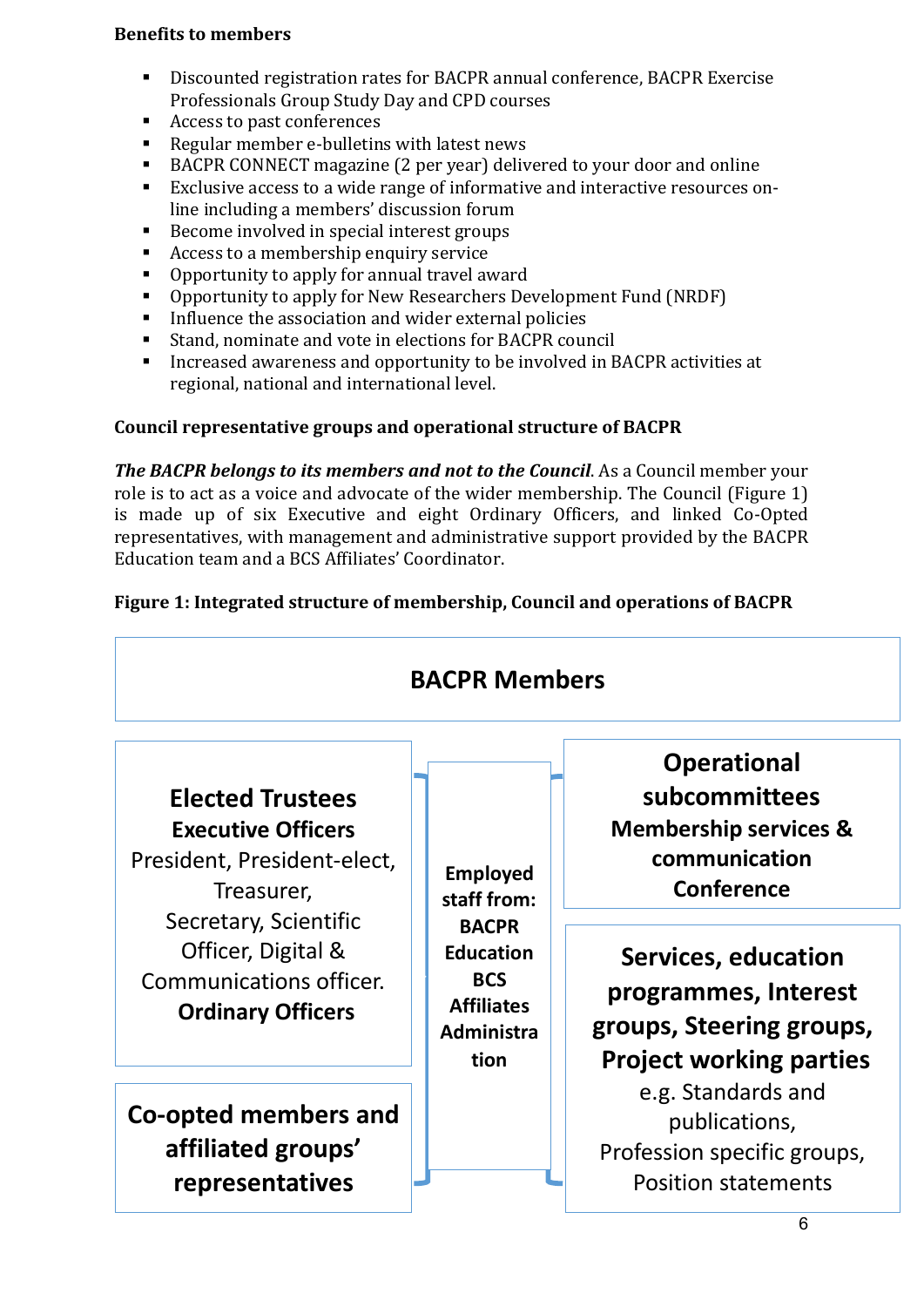## **Being a Trustee of BACPR**

All elected members of Council (six Executive and eight Ordinary Officers) take on the roles and responsibilities of a Trustee. The Trustees take ultimate and legal responsibility of the Council and the Association. It is vital that any key decision made by the Association has agreement by the Trustees and finally signed at off, at least, by the President, Treasurer and Secretary. If decisions are of a constitutional nature it is advisable to confirm decisions with the Association's legal and financial advisors so that these are in keeping with the laws of the Companies Act 2006 and the Charities Commission.

The role of the Trustee is collectively outlined from the following sources (all of which should be read carefully):

- The Memorandum and Articles of Association.
- The Charities Commission (responsibilities of Trustees): https://www.gov.uk/topic/running-charity/trustee-role-board
- The Companies Act 2006 General Duties of Directors (Part 10/Chapter 2): http://www.legislation.gov.uk/ukpga/2006/46/pdfs/ukpga\_20060046\_en.pdf

#### **Professional and national representation**

Within the total Elected Members of Council (six Executive and eight Ordinary Officers), the Council will aim to ensure that at there is at **least one person** representing each of the key professions identified in the BACPR Standards & **Core Components** (Nursing, Medicine/Cardiology, Physiotherapy, Exercise Science or Exercise Professionals, Psychology, Dietetics, Occupational Therapy or any other profession deemed appropriate). Furthermore, from within these groups of people, each of the four nations of the UK should be represented.

When advertising nominations for Ordinary or Executive Officers, it may also be necessary to inform the membership of specific professions and countries, which require representation and to outline that such representations do take priority over votes cast.

#### **Executive Officers**

The constitutional Executive Officers include the President, President-Elect, Secretary, Treasurer, Digital & Communications Officer and the Scientific Officer. Their general collective responsibility is to ensure that the business of the Association is conducted in keeping with the Companies Act 2006 and the rules of the Charities Commission.

#### *Desirable qualities for Executive Officers*

Anyone who is interested in pursuing a position as an Executive Officer should not only be a highly experienced specialist practitioner in cardiovascular disease prevention and rehabilitation but ideally should have skills, competences and good experience in the management of workforces or teams of practitioners and administrators. It is also highly recommended that all Executive Officers are well established in their current careers to such a degree of possessing autonomy and flexibility in their workload, working hours and agreement with their employer, to effectively carry out the duties, roles and responsibilities outlined in this handbook.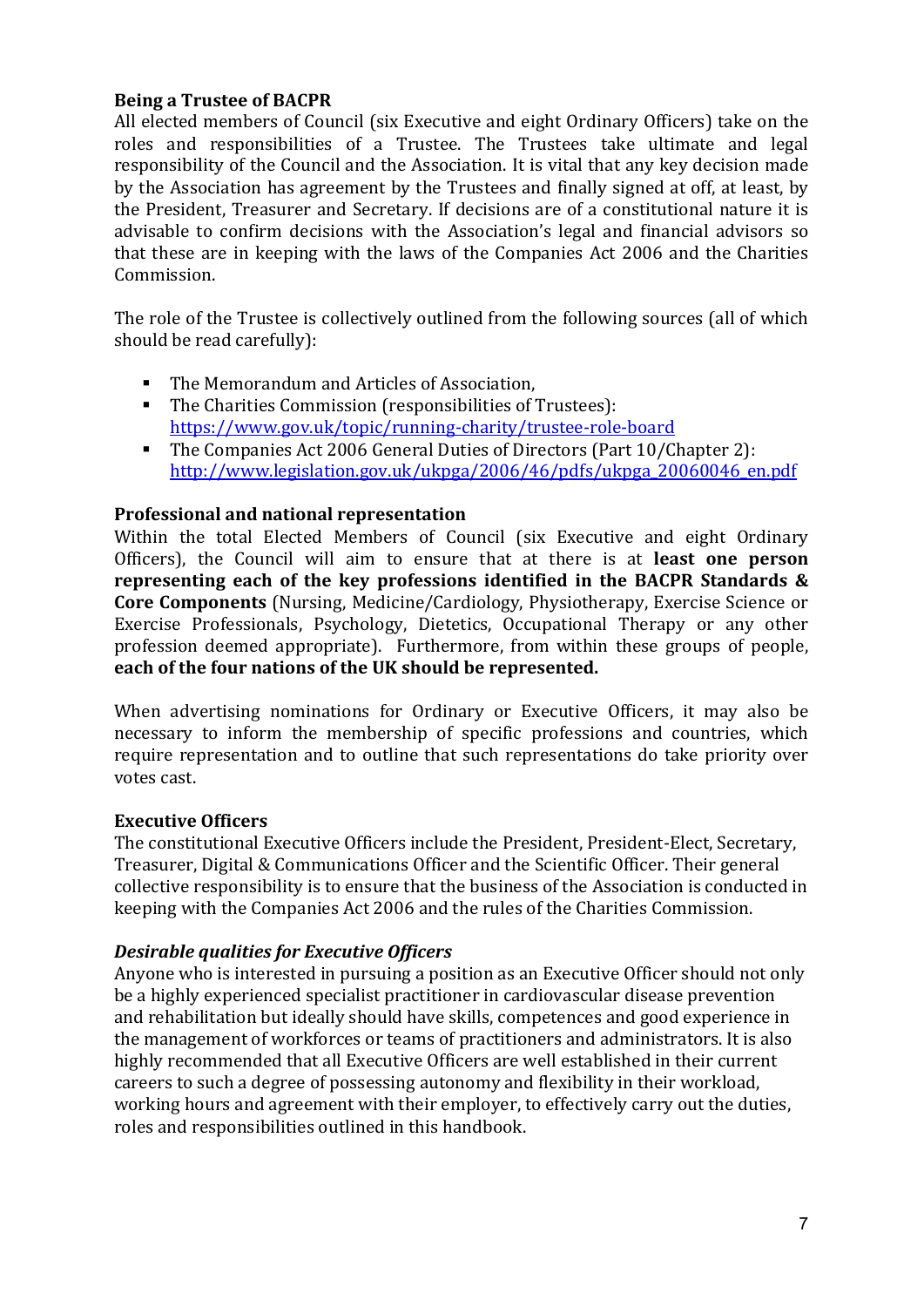## **The Executive Coordinating Group (ECG)**

The aims of the ECG are to lead the Council, by way of an integrated strategy, in implementing the three main constitutional objectives: membership services and communications, conference programmes and education programmes and services. The ECG is made up of the six Executive Officers along with the Executive Director and the BCS Affiliates Coordinator. Additionally, the ECG can include any other appropriate or appointed Council member or key employee appointed at the discretion of the Executive Officers and the Council. With the agreement of the Council, the ECG will implement activities by appropriate means such as the establishment of committees, steering groups, project working groups etc.

The President will chair the ECG, with the following responsibilities delegated to:

- The Secretary: Membership Services and Communications
- The Scientific Programme Officer: Conference Programmes and scientific merit of BACPR published materials
- Digital and Communications Officer
- § Treasurer
- The employed Executive Director: core functions of the organisation including the Education Department
- As such a time as necessary the Association may wish to employ an additional Executive Officer to lead on the administration of the Association and any related projects.

## *Employment and contracts managed by the Executive Officers*

The BACPR has three employed and contracted obligations, and these are:

- The employed **Executive Director** position is responsible for establishing (with Council) major goals and objectives and executing these for the organisation.
- **•** The employed **Education Director** (role currently under the remit of the Executive Director), **Education Programme and Office Administrators**; a team responsible for the development and delivery of all BACPR educational programmes and manage about two-thirds of the BACPR total financial activity
- The contract with the British Cardiovascular Society, who appoint an **Affiliates Coordinator** to support Council activities, Membership activities and communications, and Conference planning and delivery. BCS also provide the support of their in-house IT Team in developing and maintaining the BACPR website and email accounts.

Any individuals employed by the BACPR or any service or other business and legal contracts made with the BACPR are the direct responsibility of the Executive Officers with the first point of contact, unless otherwise agreed, being the President. All employed staff will be managed by the Executive Officers, led by the President, and in keeping with current employment legislation. Professional and human resources support services must be sought in this light to ensure the most up-to-date standards are met. 

BACPR HR Resource is currently provided by **Croner Employment Advisory Service**: www.cronersimplify.co.uk/ Our Company Number is 0100226.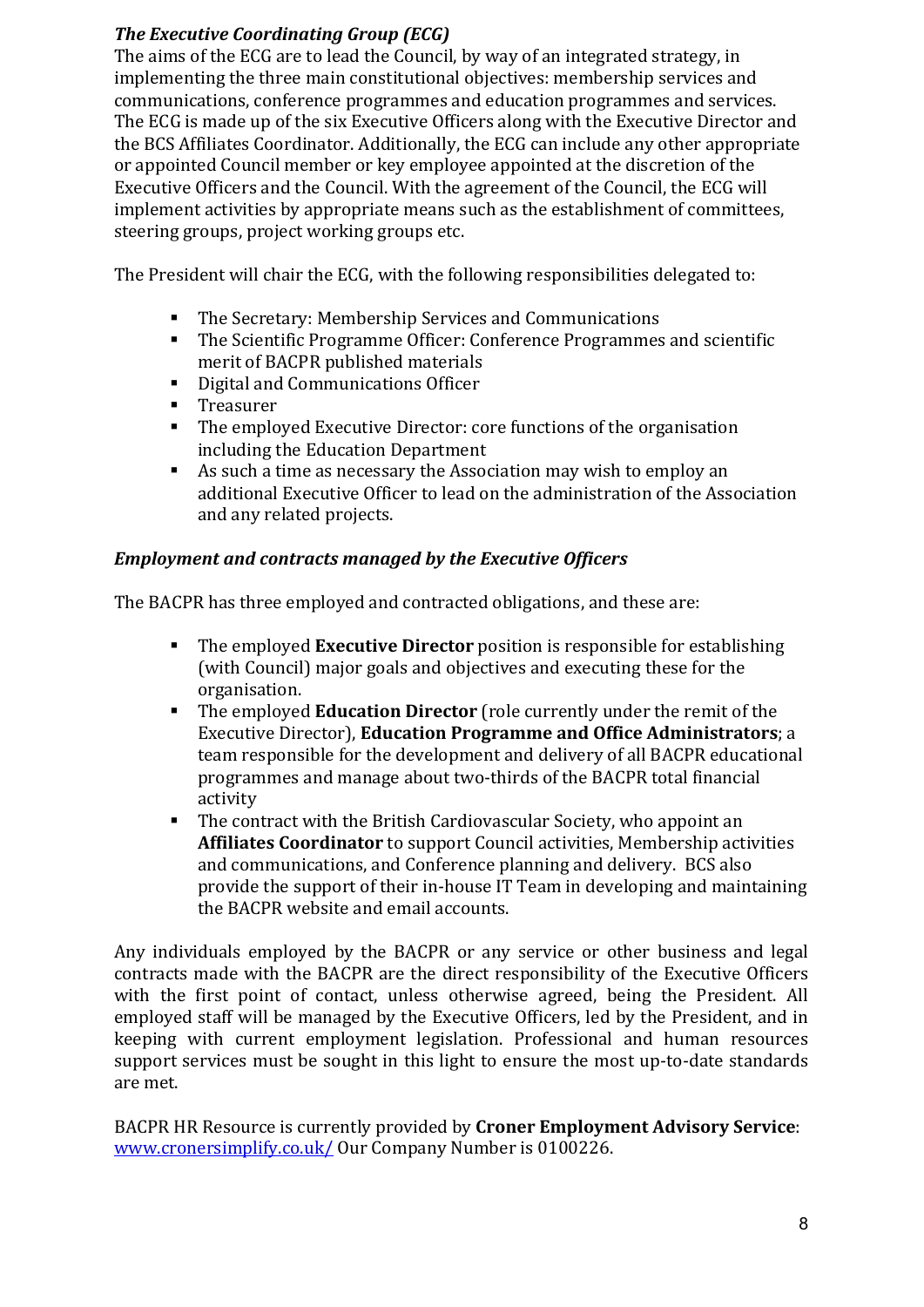If the need for any new legal, financial or human resource services is required, the permanent management staff at the British Cardiovascular Society is often a good first point-of-reference for "sign-posting" to appropriate services.

#### **Key role of employed and contracted staff**

The employed and contracted staff play a vital part in the "front-line" operations of the Association and should fully participate in Council activities and meetings in an advisory and information processing and dissemination capacity. They provide the vital link between the decisions Council make (left hand side of Figure 1) and the implementation of activities the association undertakes through Membership services Education and Conference work-streams (right hand side of Figure 1). As with co-opted members, employees or contracted staff are not eligible to yote in Council matters but their ideas and opinions in matters that are subject to voting should always be welcomed.

#### *BACPR Executive Director*

The Executive Director is responsible for establishing (with Council) major goals and objectives and executing these for the organisation. The role also implements policies established by BACPR Council and provides leadership, direction and guidance of the Association's activities. This includes: analysing and evaluating the effectiveness of all organization operations; developing and maintaining organisational structure and effective management of personnel; coordinating major activities through subordinates and appraising assigned personnel. The Executive Director represents the Association to regulatory bodies, other agencies, community and civic organisations, donors, funders and supporters and the general public.

#### *BACPR Education Staff*

The BACPR Education programmes and services are led by the **BACPR Education Director** (currently within the remit of the Executive Director). To support this work there is an **Education Programme Administrator** and an **Office Administrator**. The work of this group is carried out at the BACPR Education Office in Farnham, Surrey. In the main, this activity usually includes: i. delivering over ten courses per year, which lead to the BACPR Exercise Instructor Qualification (Specialist Exercise Instructor) and ii. Over 25 CPD courses per year for qualified cardiovascular health care professionals. In total this work provides education both face-to-face and virtually for over 650 exercise and cardiovascular health care professionals that requires the management, coordination, training, travel and accommodation arrangements and resource materials needed for over 60 multi-professional tutors to deliver courses throughout the whole of the UK.

#### *BCS Affiliates Coordinator*

The work for this position is based on an annual Service Level Agreement between the BCS and the BACPR for an individual  $(s)$  to carry out administrative support work of agreed committees typically involving meeting organisation, agendas and minutetaking; room and venue bookings, front-line communications and enquiries management, conference management and supporting key administration duties required by the Executive Officers. This contract is reviewed on an annual basis. The financial resources supporting this work are mainly made up from a pre-agreed single fee that is paid out of set proportions between membership fees and conference registration fees.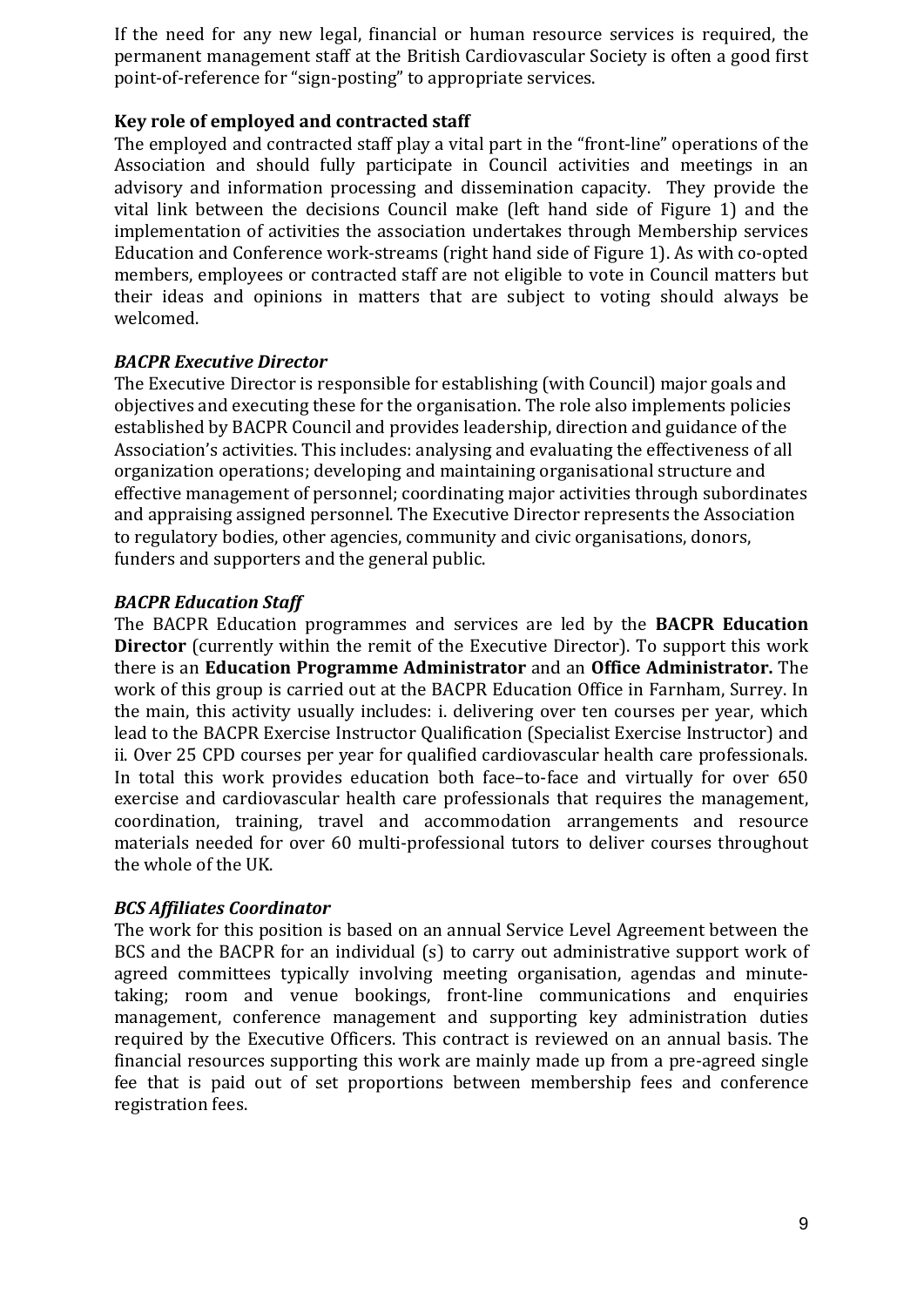#### **Ordinary Officers**

There are eight positions on Council for Ordinary Officers. Upon the vacancy of Executive Officers' positions, with the exception of President or President-elect, current Ordinary Officers are welcome to pursue these vacancies upon agreement or an "inhouse" vote by the Council. Please see section 17 of the Articles to review rules of tenure and election to each of the positions.

It may also be desirable during an election period to advertise for nominations for individuals with particular skills in addition to profession or country representation (e.g. educational, research or management). This however cannot be used as a priority over counted votes to select an individual.

## *BACPR Qualified Exercise Instructors' representation*

In light of the fact of the wide national recognition that BACPR has gained and remains to gain from the 3000+ BACPR qualified exercise instructors, it is considered important to ensure the representation of both the Exercise Professionals Group [EPG] and the Exercise Instructors Network [EIN] on Council.

The Chairs of both the EPG and EIN will be Co-opted to join Council and in addition to the normal role of Co-optees, the holders of these positions will be expected to attend all four Council meetings each year. These Co-opted positions will be distinct from the Elected Officers, in that (unless concurrently Elected) they will not be allowed to vote on Council business.

## *National Audit of Cardiac Rehabilitation [NACR] representation*

In light of the importance of the ongoing working relationship with NACR and joint working on the BACPR-NACR National Certification Programme (NCP-CR) programme of accreditation, it is considered important to ensure that NACR has a voice on Council and that Council have a direct line of communication with NACR. As such, one member of key NACR staff will be invited to attend all four Council meetings each year. This Coopted position will be distinct from the Elected Officers, in that (unless concurrently Elected) they will not be allowed to vote on Council business.

#### **Co-opted members and invited representatives**

To ensure continued appropriate external engagement, Council will invite (co-opt) individuals who can meet the needs of the Association in specific areas of expertise or partnership working. Re-affirming or inviting new Co-opted members will occur annually. Co-opted members are not allowed to vote on Council business.

For full eligibility and criteria for Co-opted members, please see Section 17.4 of the Articles of Association.

The following list provides examples of current co-opted and invited representatives and this should be reviewed annually in December:

- $\checkmark$  British Association of Nursing in Cardiovascular Care (BANCC)
- $\checkmark$  British Junior Cardiologist's Association (BICA)
- $\checkmark$  British Heart Foundation (BHF)
- $\checkmark$  British Society for Heart Failure (BSH)
- $\checkmark$  Cardiovascular Care Partnership UK (CCPUK)
- $\checkmark$  National Audit of Cardiac Rehabilitation (NACR)
- $\checkmark$  International Council of Cardiovascular Prevention and Rehabilitation (ICCPR)
- $\checkmark$  Public Health
- $\checkmark$  Primary Care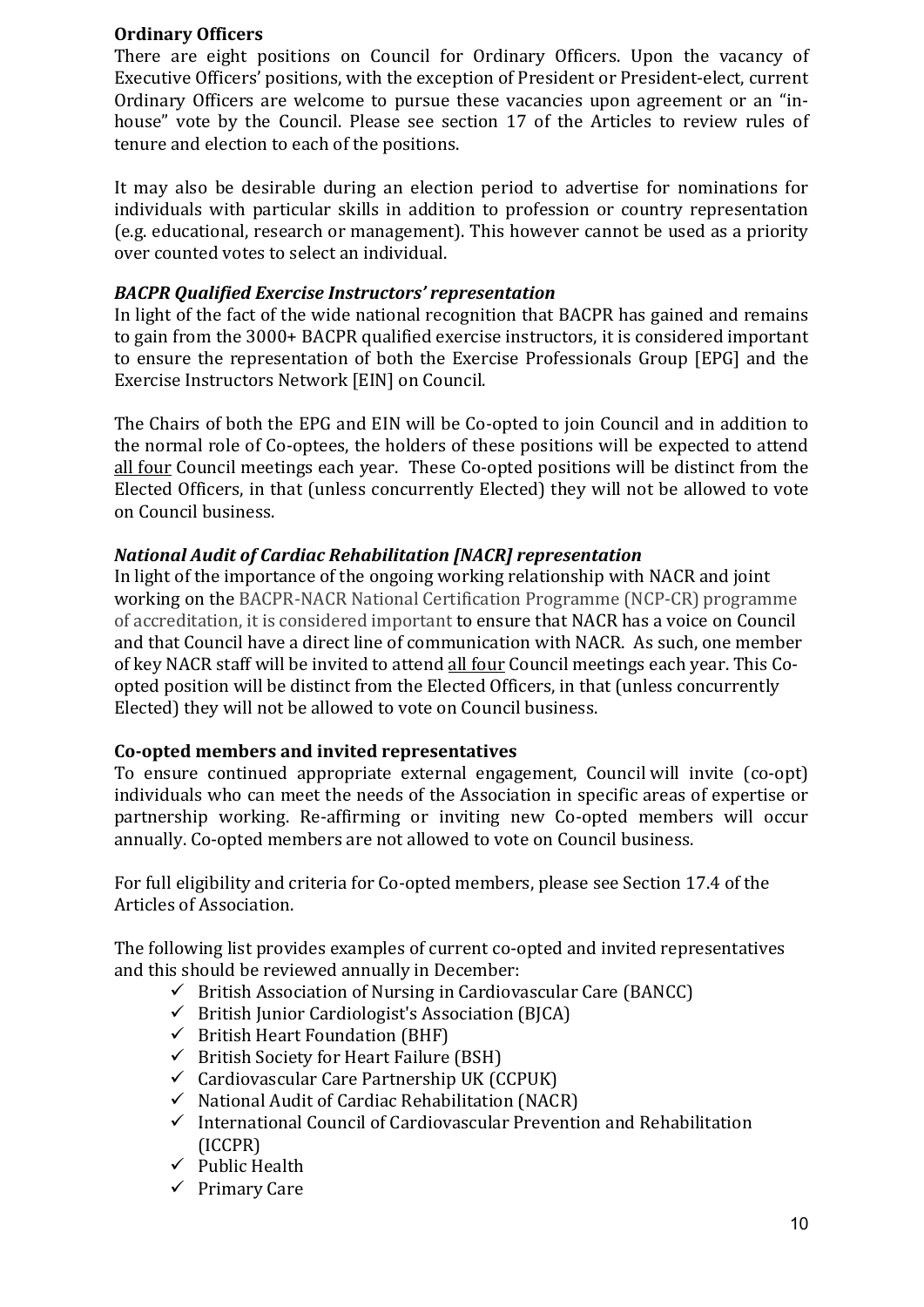$\checkmark$  BHF CRC

- A Co-opted member is someone (other than an Executive Officer or Ordinary Officer) who represents another organization or group with links to cardiovascular disease prevention and rehabilitation.
- **•** In special circumstances, the Council can choose to Co-opt an individual, until an election takes place to ensure either a given profession or country is represented. This position should not last for more than 12-months.
- § Co-opted members bring specialist knowledge and/or skills, particularly relating to the organisation or group represented as a member of the committee, a co-optee, with the exception of voting can take a full and active part in the work of Council.
- Some co-opted members have a named substitute who can attend Council meetings in their place. Council must be notified of substitutes prior to the Council meeting.
- Co-opted members are invited by BACPR Council and are not required to pay the BACPR membership subscription but are bound by its rules and regulations.

## **Operational BACPR work-streams**

Depending on the needs of the BACPR Strategic Plan, the ECG will decide annually on the number of Ordinary Officers needed to serve on the various committees, steering groups, or project groups. It is possible for the same Ordinary Officers to participate in more than one committee or group, but this should mainly be for the purposes where there is an obvious overlap in needs of the different committees or projects.

All activities relating to the three main work streams, Membership, Conference and Education, should involve the Treasurer and thus the Treasurer should not be expected to take a lead role in any committees or project groups.

Within the core activities of Council there may be a need to appoint Ordinary Officers to lead specific work streams.

Currently these work streams have been identified as:

- BACPR Core Standards and Core Components Review & Revision
- Implementation of the BACPR Strategic Plan 2019-2022
- BACPR-NACR National Certification Programme (NCP-CR) liaison
- International Council of Cardiovascular Prevention & Rehabilitation [ICCPR] liaison
- BACPR Diet Working Group

#### **Interest groups and project working parties**

In the event there is a need to set up interest groups or project working parties, this must be agreed by the full Council. Leadership or liaison roles of these groups should normally involve a Member(s) of Council. It may be necessary to canvass the membership for specified individuals to join a group but they must be members of BACPR. The Council should ensure it has facilitated and agreed the group's aims, terms of reference, budget and/or a set of financial management arrangements.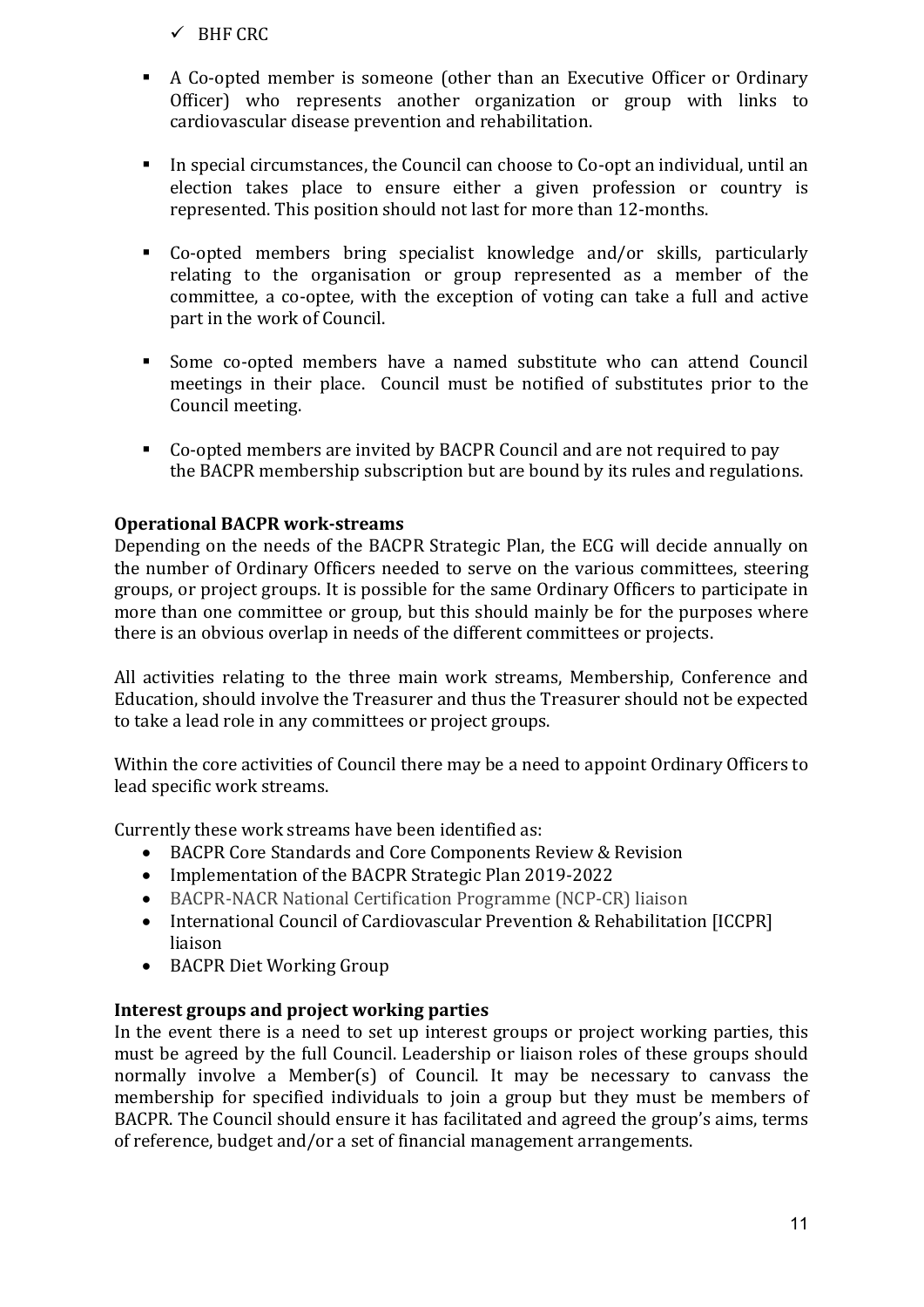The establishment of permanent professional development interest groups should be encouraged and in this instance BACPR members should be encouraged to take leading roles but with full knowledge, agreement and a defined liaison path with the Council.

Project working parties are typically time-limited. The Executive Officers must ensure that the opportunity to participate in such groups is open inclusively to all Ordinary Officers of Council. Scheduling of meetings and the production of documents or information should be organised so that feedback and progress are presented at the next Council meeting. Council should be informed of progress and be allowed opportunities to scrutinise information and offer advice and support.

#### **Annual activity and tenures of office**

Activity of meetings and related Council members sessions should normally run annually from the AGM.

**Tenures** (see section 17.2 within the Articles of the Association):

- President Serves for two years, with option to remain as an Ordinary Council member for a further two years
- **•** President-elect Serves for two years before taking up the Presidency
- Secretary Serves for two years with the option to remain as Secretary or as an Ordinary Council member for up to a further two years
- Treasurer Serves for two years with option to remain as Treasurer or as an Ordinary Council member for up to a further two years
- Scientific Programme Officer Serves for two years with option to remain Scientific Programme Officer or as an Ordinary Officer for up to two years
- Digital and Communications Officer Serves for two years with option to remain Digital and Communications Officer or as an Ordinary Officer for up to two years
- Ordinary Officers Serve for two years with option to take up a vacancy of either Treasurer, Secretary or Scientific Officer for the periods noted above or stand for re-election as an Ordinary Council Member for another two years
- Co-opted officers 1 year term renewed annually
- Council Members may, subject to re-election, serve a total of four years in the position of Ordinary Officer on Council. Council Members who take on an Executive Position may serve a total of six years on Council. No one shall have a total tenure exceeding six years in consecutive time served on Council.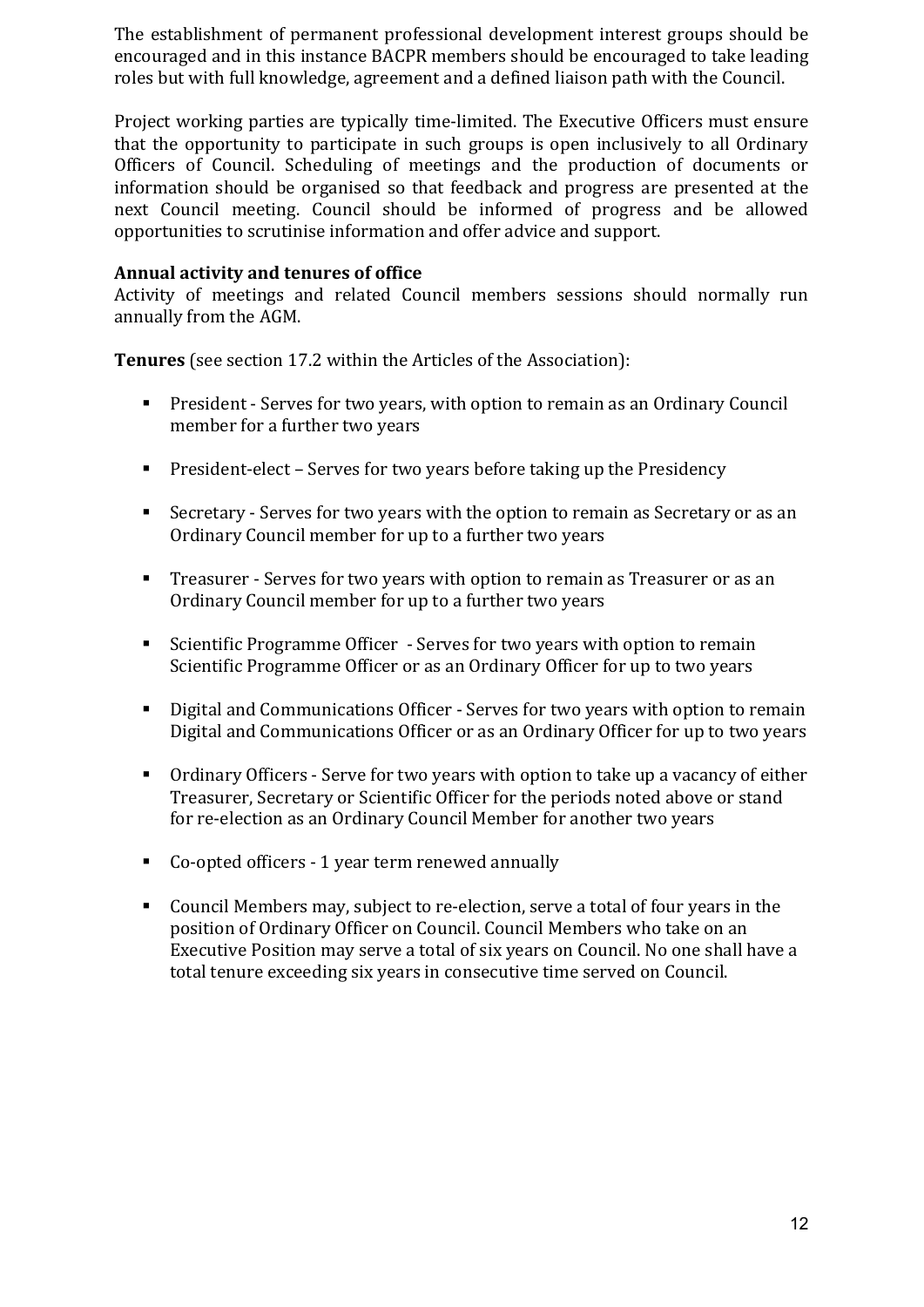#### **Recurring elements for Council Meetings**

## Forming a quorum and proceedings for a full Council meeting

The "Articles of Association" require that to hold an official Council meeting there must be present at least two Executive Officers and five Ordinary Officers. Historically decisions are often made by discussion and consensus and that all members have appropriately been allowed the opportunity to voice his/her opinion. If any member of Council feels it is necessary that a decision needs to be based more formally on a vote then constitutionally this is correct and due process. A vote can either be by a show of hands or if needed, a private ballot (again, only one member needs to voice such a concern). Co-opted representatives are not able to vote. The "Articles of Association" require a minimum of at least two full meetings per year, but in following tradition, four meetings per year have been held in the following months.

#### **Meeting dates:**

September/October (elected members and selected co-optees) December (full Council with all co-opted members) March (elected members and selected co-optees) June (full Council with all co-opted members)

#### **Meeting Venues:**

Normally meetings are held at the Offices of the British Cardiovascular Society (BCS), 9 Fitzroy Square, London. Where appropriate and with the agreement of the Elected Council, meetings can also be held at the location of BACPR national events or other charitable offices suitable for such a meeting. All preparations for meetings should be arranged with the appointed BCS Affiliates Coordinator. Health and safety procedures of the BCS are to be respected at all times, including confirming your attendance at meetings to the Affiliates Coordinator upon notification of a meeting either from the Secretary or the meeting convener with the Affiliates Coordinator. Hospitality in the way of refreshments, and lunch if pre-ordered, is normally provided for a fee by the BCS but all requirements must be agreed with the Affiliates Coordinator. Meetings should be booked well in advanced and confirmed with number and names of attendees within one-week prior to a meeting. Meetings at the BCS officers, unless otherwise agreed, should start no sooner than 10:00 hour and finished no later than 16:30 hours.

All activities for a BACPR meeting, including lunch and refreshments, should be identified to the BCS appointed Affiliate's Co-ordinator who will then confirm and prepare the room  $(s)$  and equipment that can be used.

Meetings can be arranged at other venues where all the same elements above being considered with the meeting's venue host. This includes virtual online meetings.

## Points of note for preparing and running meetings

It is **desirable to have a theme** or overall aim to each Council meeting. A **sense of teamwork** should always be advocated by allowing all Council members to contribute. In follow-up action activities, if it can be afforded and regardless of how small a project or initiative may seem, the widest possible representation of Council members should be encouraged, so as to engender understanding and development of working relationships, appreciation of personal qualities, support, communication and trust between Council members, which will be vital for effective teamwork when it comes to managing larger or more significant events.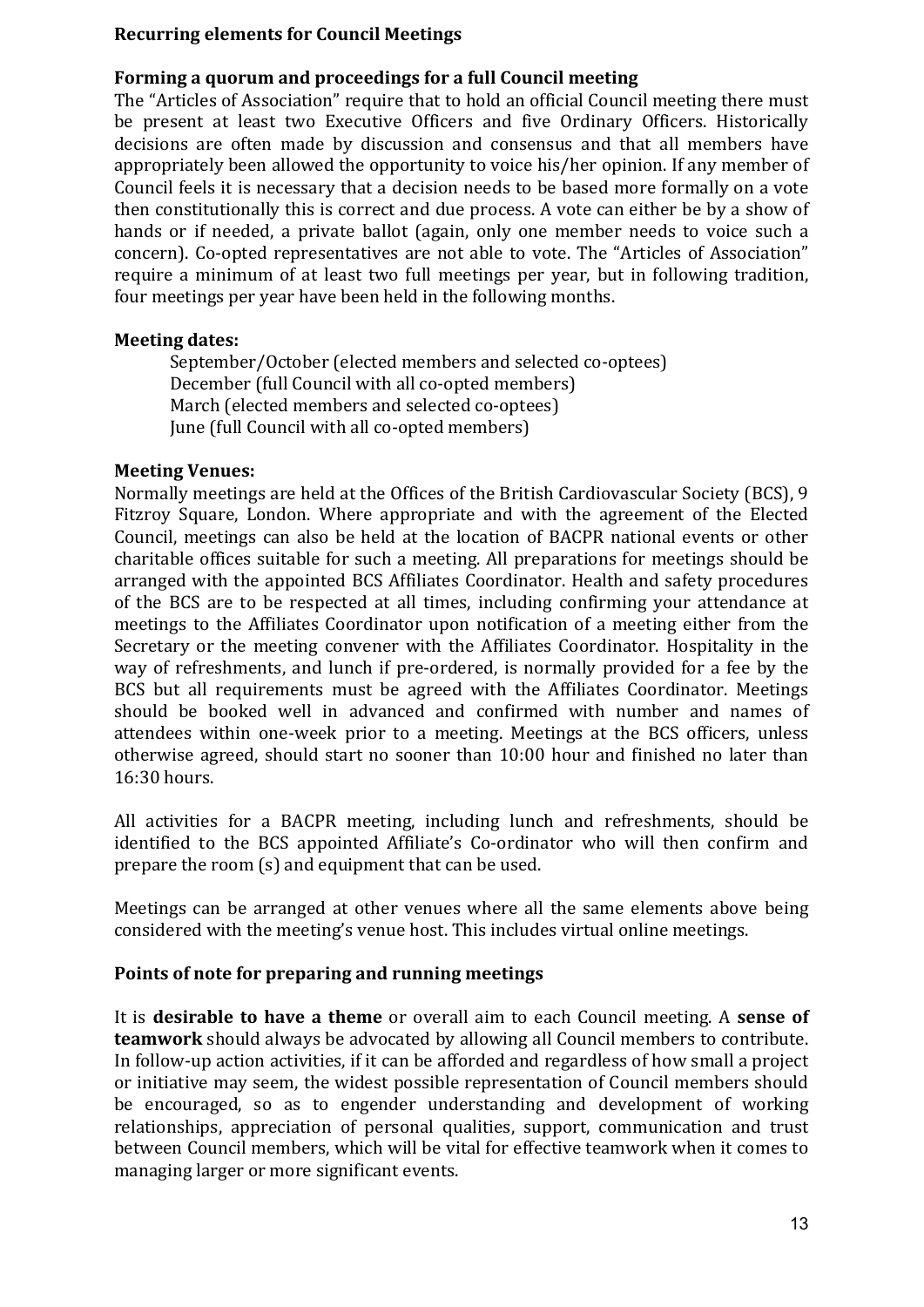Information for a meeting should be sent out as far an advance as possible so that time at meetings can be used most effectively for discussions and decisions. Try to **minimise time allocated to simple reports and updates**, which can be achieved by having committee or working/project group Chairs provide a brief summary sent prior or subsequent to the meeting. Regular updates via emails can be used to prevent concentrations of "information over-load" in and around meetings.

Make the meetings **decision- and action-oriented**, which involves discussions, debates and resolutions based upon previous meetings or information sent out in advance and ensure that all members are encouraged to speak without inhibition. All members of Council should show respect of any comment, regardless of how minor or insignificant it may appear at first hand – these comments often become good catalysts for larger more significant issues. Topics of familiarity, where all members feel some confidence to speak should be presented early in a meeting which then often leads to members feeling more confident to "speak up" as more challenging issues arise.

For meetings that include Co-opted affiliates, agenda items should reflect direct relevance to their valuable involvement and this should include allowing them to highlight their expertise (e.g. having an interesting invited short presentation and subsequent discussion often helps in this process).

The President and the members of the ECG should make sure that each and every Council member has been engaged and played an active part at each and every meeting.

## *Standing agenda timings and items for Quarterly Council meetings*

1000 hrs – 1200 hrs: ECG and/or committee, project or working group meetings 1200 hrs - 1230 hrs: Lunch with all attending members 1230 hrs - 1630 hrs: Main meeting

(Or if held virtually: 9.30 hrs -10.30: ECG and/or committee, project or working group meetings 10.30-13.30 hrs: Main Meeting)

Main meeting items including:

- Apologies, minutes of last meeting and matters arising
- Confirmation of meeting theme and aims
- Review of Council tenures and required elections
- Reports with actions and decisions on Memberships Services & Communications, Conferences, Education, and Finances
- Reports from interest groups and current working parties or projects
- Activities and reports of work relating to Co-opted affiliates groups (December & June)

Minute taking at meetings is the responsibility of the Affiliates Co-ordinator, with the support of the Secretary. Minutes will be issued in a timely manner following the meeting and will include an 'Action List', which summarises key actions and those responsible for completing them.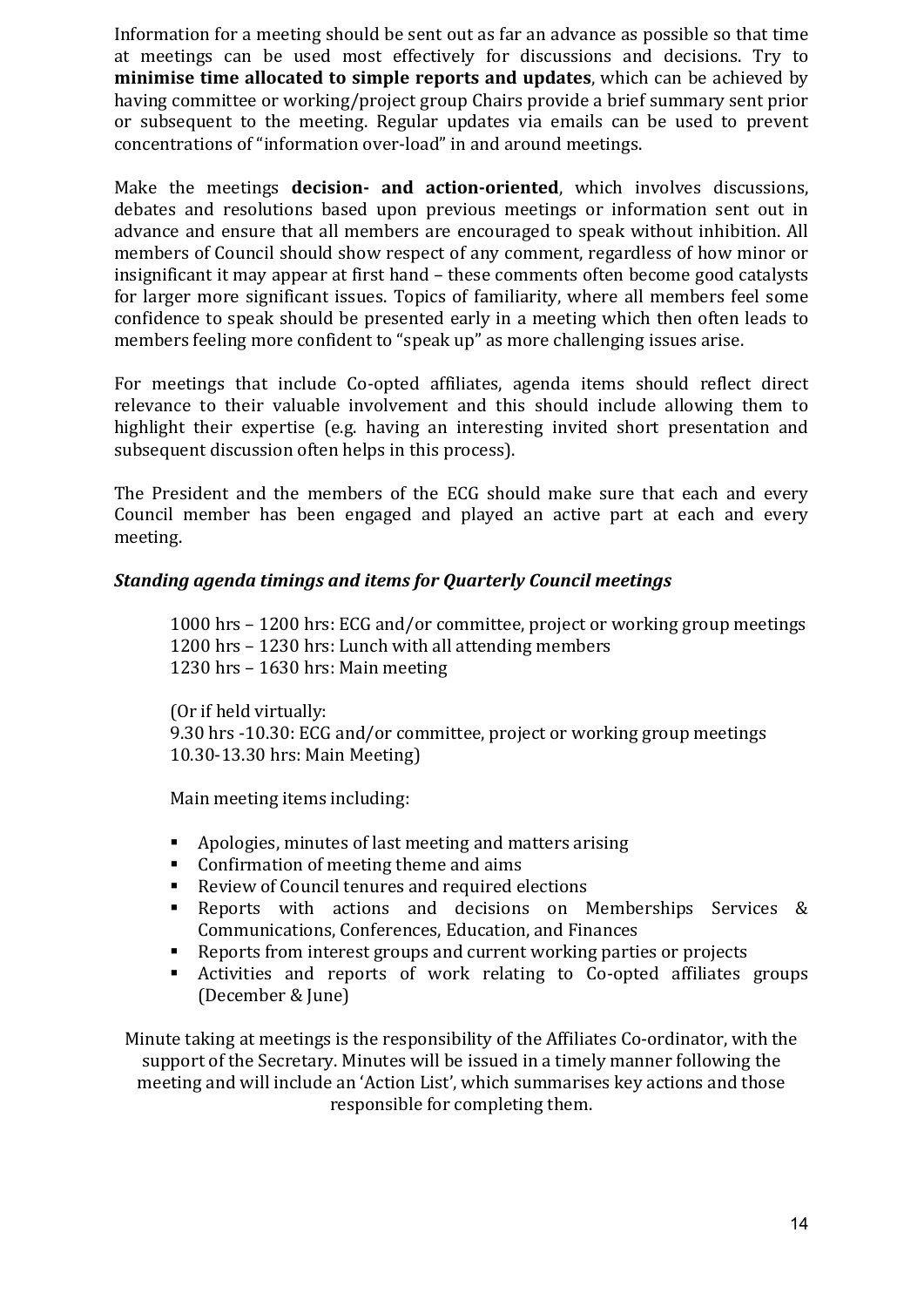# **BACPR Recurring quarterly work-streams**

| Jan - Mar |                                                               |                                                                                 |                                                                                                                                              |                                                                                        |
|-----------|---------------------------------------------------------------|---------------------------------------------------------------------------------|----------------------------------------------------------------------------------------------------------------------------------------------|----------------------------------------------------------------------------------------|
|           | March Elected<br>Council Meeting<br>(Q3 Financial<br>figures) | Notification to members<br>of membership renewals<br>and reminders<br>Review of | Agreement, publication<br>and promotion of<br><b>Annual Conference</b><br>Programme                                                          | Financial and<br>performance<br>review of<br>education activity<br>and re-adjusting of |
|           | Attendance at BCS<br>council meeting                          | communication services.<br>website, members needs<br>and membership fees        | Conference registration<br>opens                                                                                                             | financial and<br>operational plan                                                      |
|           |                                                               | and related services                                                            | Finalised financial<br>figures of last<br>conference                                                                                         |                                                                                        |
|           |                                                               |                                                                                 | Budget review and<br>adjustment                                                                                                              |                                                                                        |
|           |                                                               |                                                                                 | Develop and start to<br>finalise details at<br>conference venue and<br>speaker and presenters'<br>sessions/needs (travel<br>& accommodation) |                                                                                        |

|           | <b>Executive and</b><br>Council                                                                                                                                                                                                                                                                        | Membership &<br>Communication                                                                                                                                                                                                                                                                                                                                                    | Conference                                                                                                                                                                                                                    | <b>Education</b>                                                                                                                                                   |
|-----------|--------------------------------------------------------------------------------------------------------------------------------------------------------------------------------------------------------------------------------------------------------------------------------------------------------|----------------------------------------------------------------------------------------------------------------------------------------------------------------------------------------------------------------------------------------------------------------------------------------------------------------------------------------------------------------------------------|-------------------------------------------------------------------------------------------------------------------------------------------------------------------------------------------------------------------------------|--------------------------------------------------------------------------------------------------------------------------------------------------------------------|
| Apr - Jun | June Elected and<br>Coopted Council<br>Meeting<br>(End of year financial<br>figures)<br>Finalise full accounts<br>and submit to<br>accountants<br>Finalise budget for the<br>coming year<br>Review and agree<br>overall strategic plan<br>now that all financials<br>are complete<br>Review of Council | Ensure membership fees<br>have been collected.<br>Follow up with lapsed<br>members.<br>Develop and publish<br>summer edition<br>CONNECT magazine (due<br>with members in July)<br>Review Council<br>Composition to identify<br>those approaching the<br>end of their terms and<br>coordinate nominations<br>and election<br>Coordinate the annual<br><b>Travel Award process</b> | EPG Study Day- May<br>Participation in BCS<br>Conference and<br><b>EuroPRevent</b><br>Core promotion of<br>upcoming Autumn<br>Conference<br>Conference abstract<br>marking and results<br><b>Process NRDF</b><br>applications | Financial and<br>performance review<br>of education activity<br>and re-adjusting of<br>financial and<br>operational plan<br>Discussions on any<br>new developments |
|           | tenures and<br>preparations of any<br>Spring/Summer<br>elections<br>Review and finalise any<br>proposed resolutions<br>that will need voting on<br>at AGM in October<br><b>Review BCS Service</b><br>Level Agreement (SLA)<br>Attendance at BCS<br>council meeting                                     | with the winner(s)                                                                                                                                                                                                                                                                                                                                                               |                                                                                                                                                                                                                               |                                                                                                                                                                    |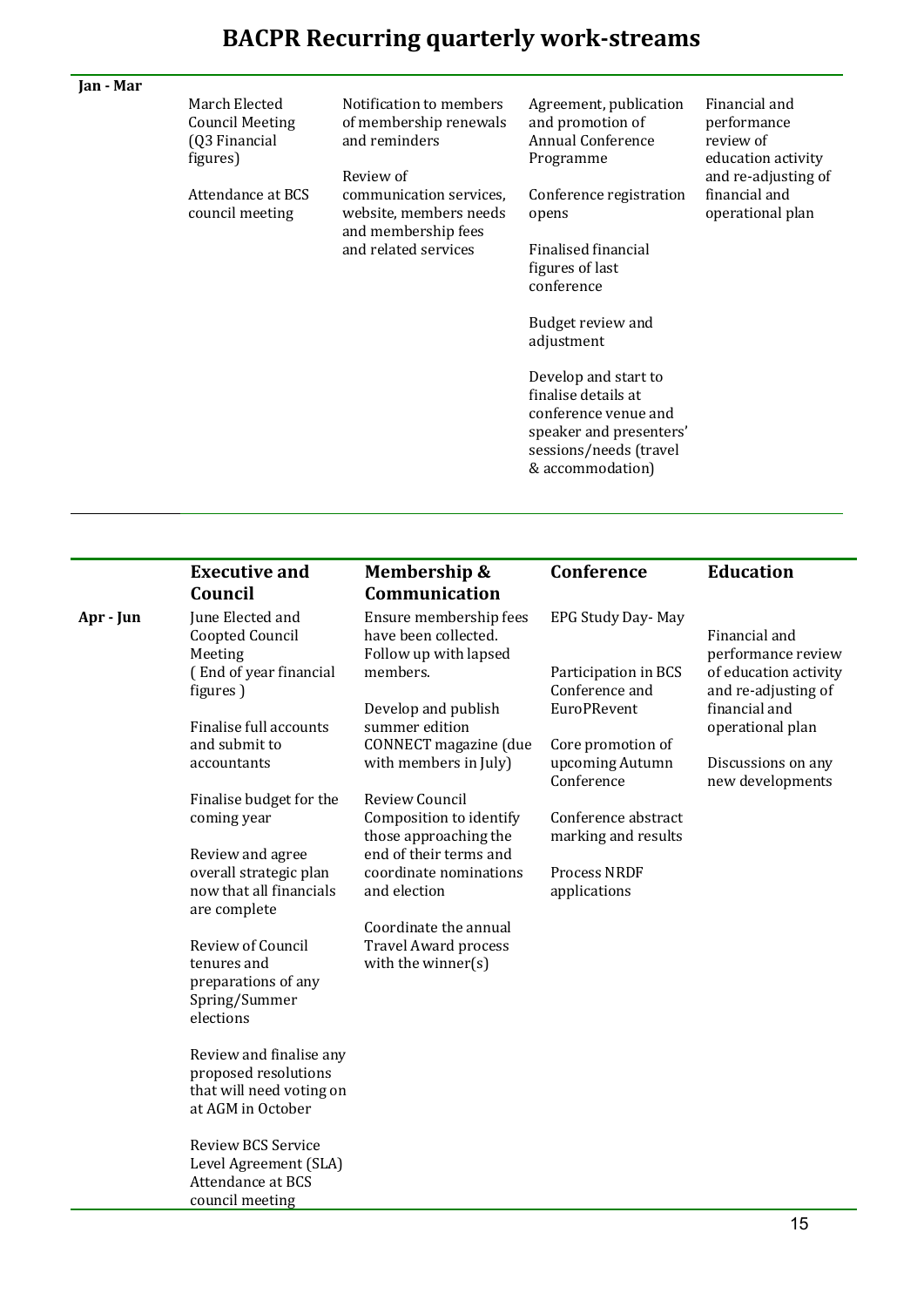| Jul - Sep | Sept Elected Council<br>meeting<br>(Q1 Financial figures)                                                             | Ensure any joint BACPR<br>- BCS membership fees<br>have been collected.<br><b>Commence Production</b> | Final preparations<br>of Conference<br>planning and<br>implementation      | Financial and<br>performance review<br>of education activity<br>and re-adjusting of<br>financial and |
|-----------|-----------------------------------------------------------------------------------------------------------------------|-------------------------------------------------------------------------------------------------------|----------------------------------------------------------------------------|------------------------------------------------------------------------------------------------------|
|           | Review and update<br>Council Handbook                                                                                 | CONNECT magazine<br>(Winter edition)                                                                  | Delegation of<br>Conference tasks to<br><b>Council Members</b>             | operational plan                                                                                     |
|           | <b>Preparation of Annual</b><br>and Financial Report<br>and circulation to<br>members                                 | <b>Summer Elections</b>                                                                               | Review budget<br>performance so as<br>to make any final<br>adjustments and | Review Education<br>programme content                                                                |
|           | Prepare items for AGM<br>with any proposed<br>resolutions being sent<br>out to membership at<br>least 3-6 weeks prior |                                                                                                       | decisions/cutbacks<br>to ensuring a<br>financially viable<br>Conference    |                                                                                                      |
|           | Attendance at BCS<br>council meeting                                                                                  |                                                                                                       |                                                                            |                                                                                                      |

|           | <b>Executive and</b><br>Council                           | Membership &<br>Communication                                       | Conference                                  | <b>Education</b>                                             |
|-----------|-----------------------------------------------------------|---------------------------------------------------------------------|---------------------------------------------|--------------------------------------------------------------|
| Oct - Dec |                                                           |                                                                     |                                             |                                                              |
|           | Dec Elected and<br>Coopted Council<br>Meeting             | Develop and publish<br>winter edition CONNECT<br>magazine (due with | Annual Conference-<br>Early Oct             | Financial and<br>performance review<br>of education activity |
|           | (Q2 Financial figures)                                    | members in December)<br>Main story - Conference                     | Commence<br>programme                       | and re-adjusting of<br>financial and                         |
|           | Inductions of new<br>Council members                      | round-up                                                            | development for<br>next years<br>conference | operational plan                                             |
|           | Review of Council                                         |                                                                     |                                             |                                                              |
|           | tenures and                                               |                                                                     | Financial review of                         |                                                              |
|           | preparations of any                                       |                                                                     | recent annual                               |                                                              |
|           | Winter/Spring<br>elections                                |                                                                     | Conference                                  |                                                              |
|           |                                                           |                                                                     | Confirmation of                             |                                                              |
|           | Ensure appropriate                                        |                                                                     | venue and date for                          |                                                              |
|           | files are submitted to                                    |                                                                     | next year's                                 |                                                              |
|           | <b>Companies House and</b><br><b>Charities Commission</b> |                                                                     | Conference                                  |                                                              |
|           |                                                           |                                                                     | Agreed budget of                            |                                                              |
|           | Attendance at BCS<br>council meeting                      |                                                                     | Conference                                  |                                                              |
|           |                                                           |                                                                     | Confirmation of                             |                                                              |
|           |                                                           |                                                                     | involvement in BCS                          |                                                              |
|           |                                                           |                                                                     | Conference                                  |                                                              |
|           |                                                           |                                                                     |                                             |                                                              |

Each Month 

• E-bulletin, Ongoing Membership applications and enquiries, Website updates.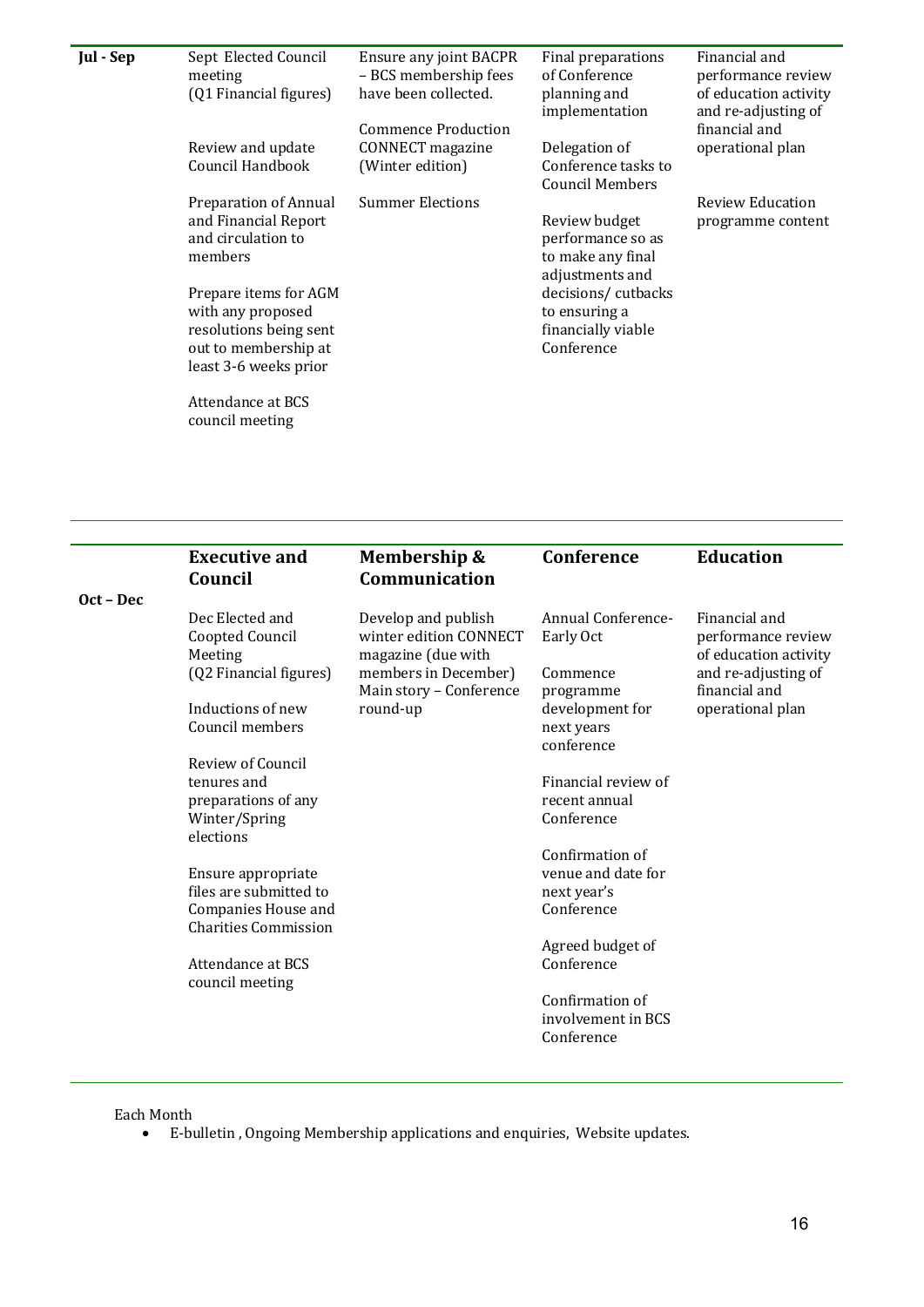## **Council Members Roles and Responsibilities**

## **PRESIDENT**

The President is the figurehead and spokesperson of the Association. It is important at all times whenever speaking or communicating to discern whether the thoughts and opinions being given are personal ones or those representative on an agreed basis from the Council. The President is expected to Chair not only the Council but to Chair the ECG in overseeing and directly supporting the work of his/her executive colleagues who are delegated to lead and chair committees, working parties and the like. The President is expected to lead on all matters of public relations, whether it is to engage with members, patients, service providers, regional and National Health Service bodies or networks and ultimately government related health organisations. He/she should be expected to travel around the UK, Europe, and other parts of the world, if deemed necessary and affordable, to represent the Association at affiliated conferences, promotional or local or national health service related events. The roles include (but not exclusively):

- To be the lead Trustee
- To lead the BACPR in anticipating and planning for the future by developing and/ or being part of a current five year strategy for the organisation
- To ensure that the direction taken by Council and the Association is in keeping with the Constitution and is always relevant to the membership. This includes meeting the requirements and standards as set down by the Charities Commission, Companies House, and maintaining liability insurance.
- To represent and promote the BACPR in a variety of settings and locations, both within and outside the UK particularly ensuring representation at British Cardiovascular Society, European Society of Cardiology (specifically the *EuroPRevent subgroup*) and if possible and affordable, other similar Associations around the world
- A member of the BCS Council and attend the main Council meetings and other subgroup initiatives especially those linked to the BCS Annual Conference.
- To provide appropriate responses, usually following consultation with at least the ECG or more favourably the whole Council, to any professional issues related to cardiovascular disease prevention and rehabilitation in keeping with the Constitutional Objects of the Association
- To work with the BACPR Conference and Scientific committee in developing the BACPR and BCS Conference programmes, including acting as an initial lead link with key speakers, sponsors, partners, or agencies who support these events
- To represent and promote the interests of all members of the Association, without an inappropriate focus on one's own speciality.
- To oversee the BACPR subgroups, providing direction as required.
- To demonstrate appropriate leadership of the Council and the Association.
- To preside over and chair each Council meeting and the AGM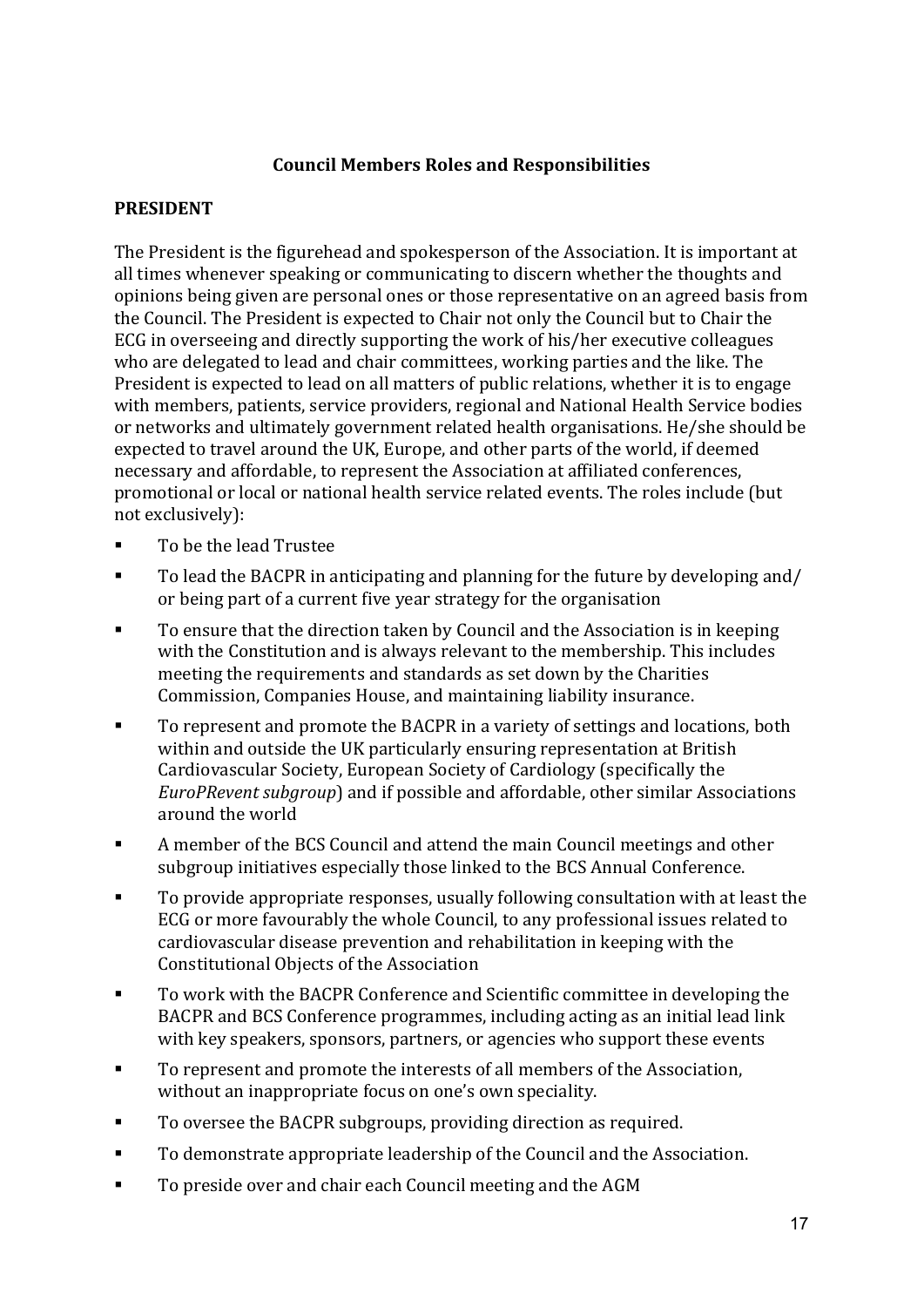- To work closely with the Secretary in drafting the Annual Report
- To contribute material to the Digital and Communications Officer for publication on the various outlets that are managed under their role.
- To work closely with the Treasurer in managing the Associations Finances including the development of financial strategic plans that under-pin both the core and developmental activity of the Association
- To be a financial counter-signatory for banking and payments
- To preside over and to present the President's Annual Report at the Annual General Meeting.
- To respond promptly to enquiries initiatives and delegate to BACPR Council as appropriate.
- To respond promptly to complaints about the association.

## **PRESIDENT ELECT**

The President Elect should be able and prepared to deputise and support the President in all of the roles described in relation to the office of President and is a key member of the Executive Coordinating Group. He or she may need to shadow the President at meetings as well as help draft documents and responses in partnership with the President. It is helpful if the President-elect takes part in assisting or leading on particular initiatives (e.g. conference or education programmes, business or Council developments etc.). This specific engagement with members and other members of Council will aid in him/her becoming familiar with and respected by others in the anticipation of commencing and subsequently fulfilling his/her presidency with a sense of mutual confidence. In the second half of the vear preceding the transition to President, the President-elect should take an obvious and lead role in working with the Secretary with regard to new Council elections or appointments, development of future goals or strategies with the ECG, and any work-streams that will need continuing on from the current President's tenure.

## **SECRETARY**

- To be a member of the Executive Coordinating Group
- To liaise with the President concerning the agenda for all Council meetings and for the Annual General Meeting.
- To assist the President in the production of the Annual Report
- To ensure that accurate minutes of meetings are taken and to liaise with the employed or contracted administrative staff concerning the circulation of minutes and other relevant documentation to Council.
- To chair and lead on Membership Services and take overall responsibility (by delegation or working with employed or contracted staff) for specific matters of membership management, communications with members, and communications with external organizations.
- To be the key point of contact for membership and external enquiries received to the organisation and to coordinate a timely and supportive response
- To ensure that correct contact details are available for all Council members
- To ensure circulation of relevant information to all members prior to the Annual General Meeting.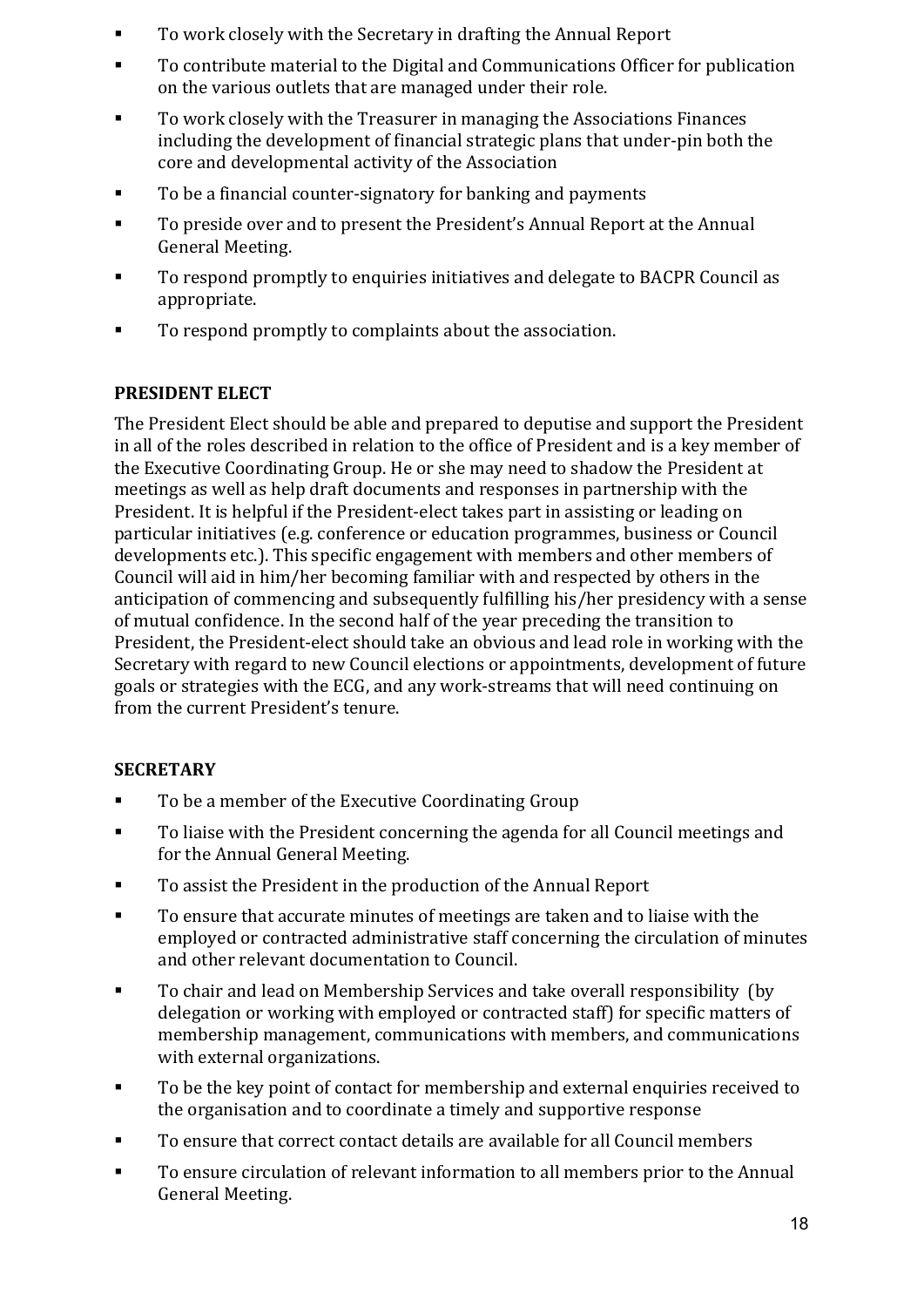- To ensure circulation of relevant information to all new members on joining BACPR Council such as constitution, rules and this Council Handbook
- To be a financial counter-signatory for banking and payments
- To coordinate all electoral procedures including nominations and voting procedures.
- To ensure that dates and venues for all Council meetings are accurately circulated

## **TREASURER**

- To be a member of the Executive Coordinating Group
- To ensure each year that all possible means are pursued for the Association's Balance Sheet to maintain a minimum "cash reserve" or bank balance (reconciled for accounts payable and accounts receivable) to an amount that, for contingency purposes, is equivalent to covering the sum total of the following three cost centres:
	- A year's worth of Education office and staffing costs
	- The annually agreed service contract with the BCS
	- The costs associated with running the annual conference
- To be able to effectively create and use data spread-sheets
- To be responsible for the management of the finances of the association and report on these at each Council meeting
- To lead the financial meetings of the ECG
- To support the President in ensuring that the BACPR is meeting the requirements and standards as set down by the Charities Commission and Companies House and that liability insurance is maintained
- To alert the President and Council to any concerns regarding the financial status of the Association.
- To liaise with administrative staff at BCS concerning the payment and renewal of membership dues
- To work with the Director of Education in the financial planning and management of the Education services and in preparing these accounts for the auditor
- To arrange the annual auditing of the accounts
- To present the Treasurer's Report at the Annual General Meeting
- To sign off any reimbursements to Council members for expenses incurred in relation to BACPR business.
- To work collaboratively with the BACPR Council with regard to fundraising and sponsorship activities.
- To be a financial counter-signatory for banking and payments

## **SCIENTIFIC PROGRAMME OFFICER**

- To be a member of the Executive Co-ordinating Group
- To be the Chair of the Conference Committee
- **EXECOM** Responsible for compiling the scientific programme and managing the event of the annual conference, in liaison with the Council and an agreed conference committee made up of Council members. This group will form two parts: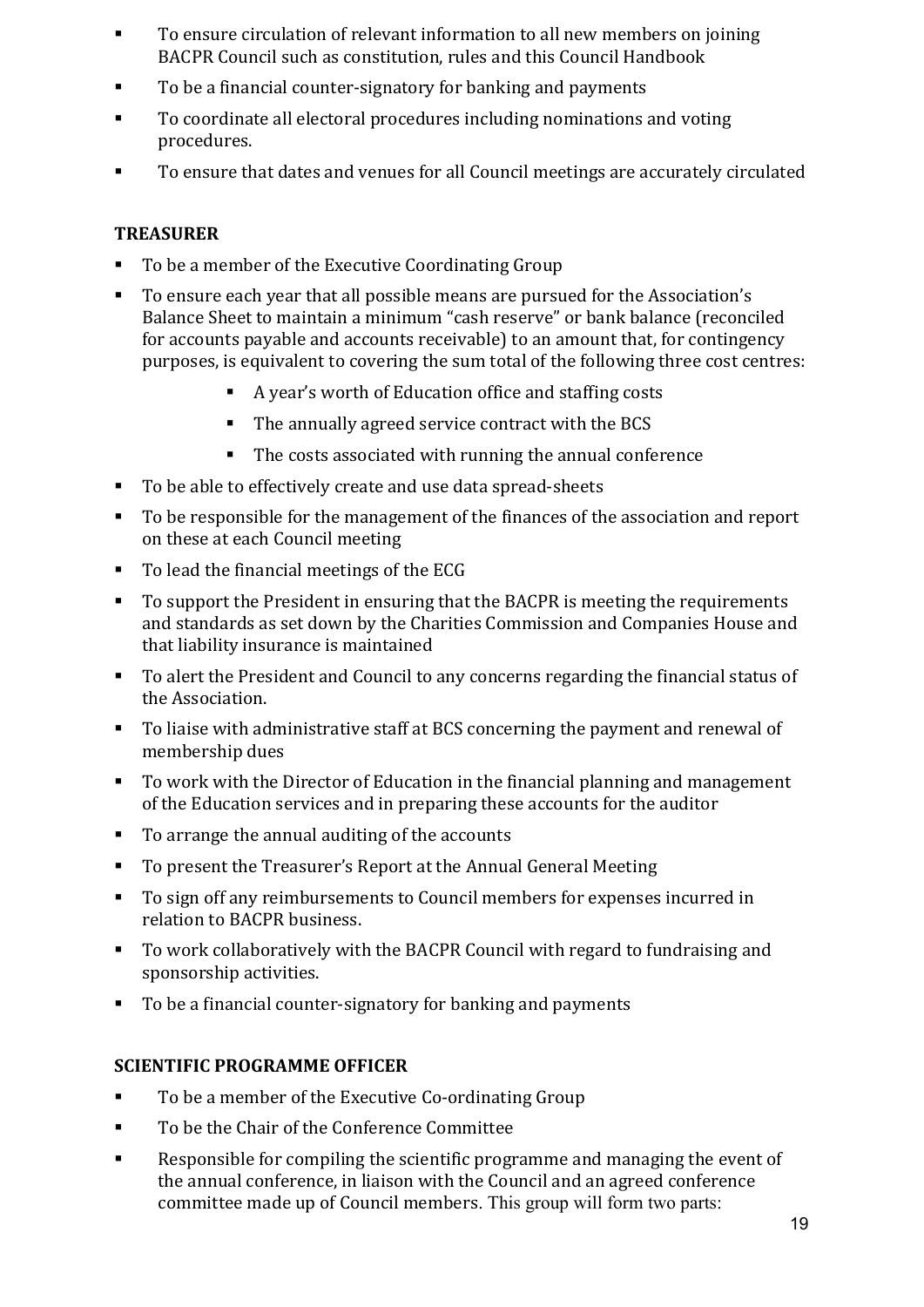- Conference event management (typically including the Treasurer and the Education Director)
- Clinicians and academics to design an attractive programme of speakers, workshops and events in representing innovations around the core components of cardiovascular disease prevention and rehabilitation with the appropriate skills to review submitted abstracts from members so as to engage interesting sessions of applied practice (typically including the President-elect and members who can represent the needs of key professional groups outlined in the BACPR Standards and Core Components)
- Responsible for working with the President to secure participation of external groups, affiliates, health service and other national lead or government bodies in the Conference programme or associated events.
- To collaborate with the BCS Affiliate groups and involve Council members in ensuring BACPR is represented and participates in the BCS Annual Meeting
- To advise and comment on any issues that relate to the scientific evidence-base required to support the associations communications on professional practice and service delivery

## **DIGITAL & COMMUNICATIONS OFFICER**

- To be a member of the Executive Co-ordinating Group
- **As Editor compile the monthly e-bulletins and align the features with current** BACPR member's Forum topics on website
- **As Editor compile the seasonal CONNECT magazine**
- **EXECT:** Highlight and raise awareness of key themes arising from the BACPR members' Forum to President and Council members
- To alert the President and Council of any concerns arising from the BACPR Forum.
- To take the lead in ensuring that the BACPR Website is up to date and fit for purpose with regular refreshing of all sections and key information feeds e.g. News/Events
- To drive and develop content for social media (Twitter and Facebook) to promote BACPR activities conference and education programmes with members, and external organisations.

#### **ROLES AND RESPONSIBILITES FOR ALL COUNCIL OFFICERS**

• To attend all council meetings, including the Annual General Meeting, and participate in BACPR business and activities. Meetings are held four times per year (more frequently for Executive Officers) and all elected members are expected to achieve 75% attendance, and may be asked to resign if their work for the association cannot be demonstrated to make-up for their non-attendance.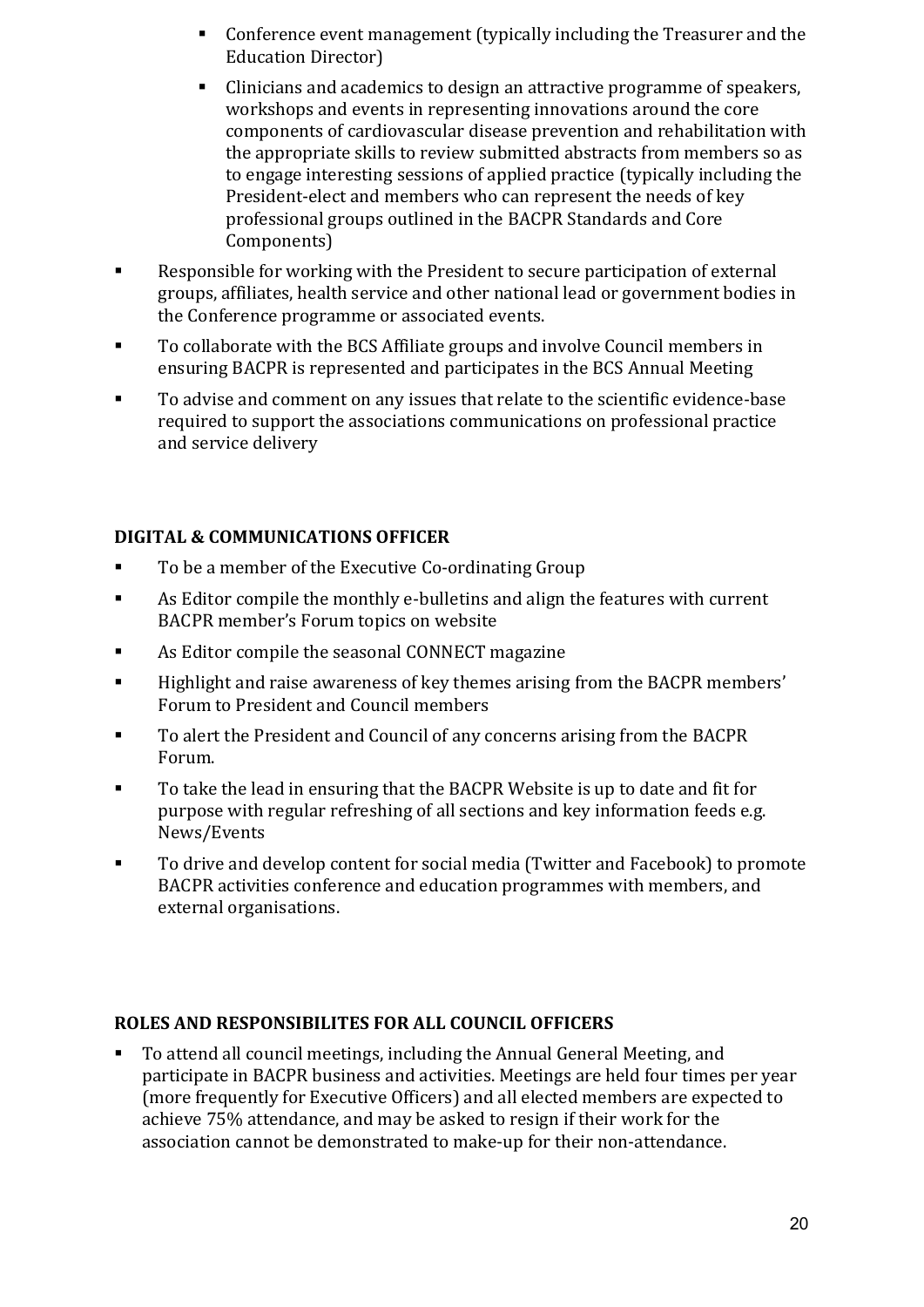- There will be two "full Council" meetings per year to which Co-opted members will be invited and the agenda should include content that reflects such interactive work between the BACPR and external organisations
- There will be two council meetings per year which will only be for elected officers for which the agenda should focus on core business of the association that needs to be implemented that is less likely to need the expert views of the Co-opted members
- Council members may volunteer, or be asked by the Council, to take part in committees and working parties. These are usually time limited, task specific and generally set up to carry out specific reviews within agreed terms of reference and report back to the full council
- To represent and promote the BACPR in a variety of settings and locations
- To make explicit other affiliations and 'network' opportunities which individual members may have that could be utilised by Council
- To actively encourage membership of BACPR by lobbying appropriate individuals and groups.
- If unable to attend council meetings, to notify the Secretary or administrative staff in advance and to feedback on any relevant activities or initiatives undertaken on behalf of the BACPR
- To respond promptly to BACPR business or if unable to do so, notify the President and identify an appropriate alternative
- To collaborate with other organisations, nationally and internationally, to achieve common goals
- $\blacksquare$  To liaise closely with the multi-disciplinary team of health professionals with an interest in cardiovascular prevention and rehabilitation (doctors, nurses, physiotherapists, occupational therapists, dieticians, exercise specialists, psychologists etc.) to ensure a consistent common interest across the disciplines
- To contribute material to the Digital and Communications Officer for publication on the various outlets managed under their role.
- To be prepared to evaluate level of commitment to the BACPR and be prepared to resign if other activities preclude full participation

## *Council members' remunerations/expenses (Sections 4, 20 Articles of Association)*

Council members will be paid all reasonable travelling, hotel (usually one night if really required) and other expenses properly incurred by them in connection with their attendance at meetings of Trustees or committees of Trustees or general meetings or otherwise in connection with the discharge of their duties. At all times Council members should do what they can to minimise their expenses, which includes forward planning in booking of travel or accommodation.

There will be many times, most often for the President and for members of the ECG, to attend, present talks or presentations, and participate in events around the Country and sometimes abroad. These events may offer Council members an *honorarium* in addition to the covering of travel, accommodation and subsistence expenses. *If such monies have been offered as a result of your position on Council, then these fees or honorariums received in addition to expenses received should not be taken personally but directed for payment into the Membership Account for the benefit of*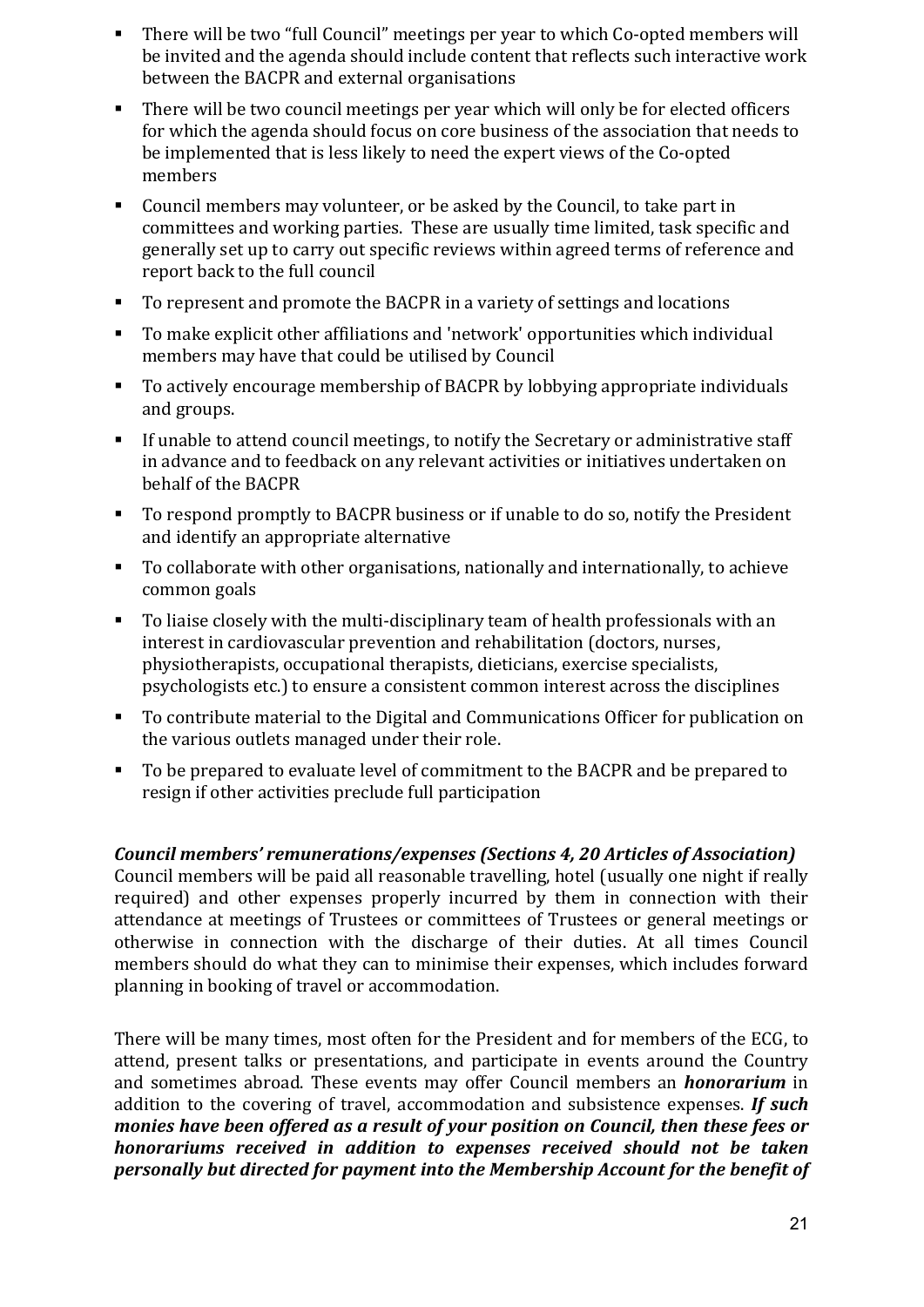*the Association;* Trustees are legally bound by the "Companies Act" and the "Charities Act" to such a ruling.

### *Council Members working as BACPR Tutors*

One exception to the above is where members of Council and Trustees are working as paid tutors for the BACPR education programme. It first needs to be clarified that one's work as a BACPR tutor would have been secured anyway without being a member of Council and is as a result of his/her specialism as a health care and cardiac rehabilitation specialist or educator. It is also important that when acting as a BACPR tutor to ensure your work in this role is not biased or influenced because of your position on Council and thus used to advantage yourself or disadvantage other tutors or course delegates in any way. Discussion of sensitive Council related issues should be avoided on education courses unless it is a vital component of the course being delivered. In such a case, all course tutors should have been given prior notice from Council of a "particular position" or policy. If delegates do wish to raise issues, these should simply be noted and reported back to the appropriate member of Council.

#### **Conflicts of interest (Sections 21.11, 21.12 Articles of Association)**

In the variety of work that Council members are involved and with the CR community being relatively small, there are likely to be times when events, projects and contracts may overlap with one's own personal workplace/institution. In the first instance, it is a legal obligation that Council members who find themselves in such a position, that they declare a conflict of interest. If he/she's colleagues on Council are aware of this then its clear that he/she's opinion could have a personal bias towards the given matter. This should not automatically exclude the individual (s) involved in discussions/decisions, as it may be helpful for he/she to be available to qualify matters. It is then up to the discretion of the Council, on a case-by-case basis to decide whether or not the individuals should or should not participate (or to what level he/she participates) in the given matter. This person will however not be allowed to vote on such a matter.

## *BACPR Policy for Claiming Expenses*

- 1. All claims must be submitted on the official form and sent to BACPR, c/o BCS, 9 Fitzroy Square, London, W1T 5HW
- 2. Claims should be submitted within four weeks of the expense being incurred
- 3. Original receipts must be submitted for every claim
- 4. Claimants are responsible for ensuring they keep a copy of the claim form and all receipts submitted
- 5. All claim forms will be counter signed by the Treasurer or Executive Director.
- 6. All expenses will be paid by BACS
- 7. You will be informed of the total amount being paid by BACS, only in the event of a dispute and your full claim not being paid will individuals be given a breakdown of the amount paid

## **Election of Trustees (Executive and Ordinary Officers)**

Please refer to section 17 of the Articles of Association for the specific details on the electoral process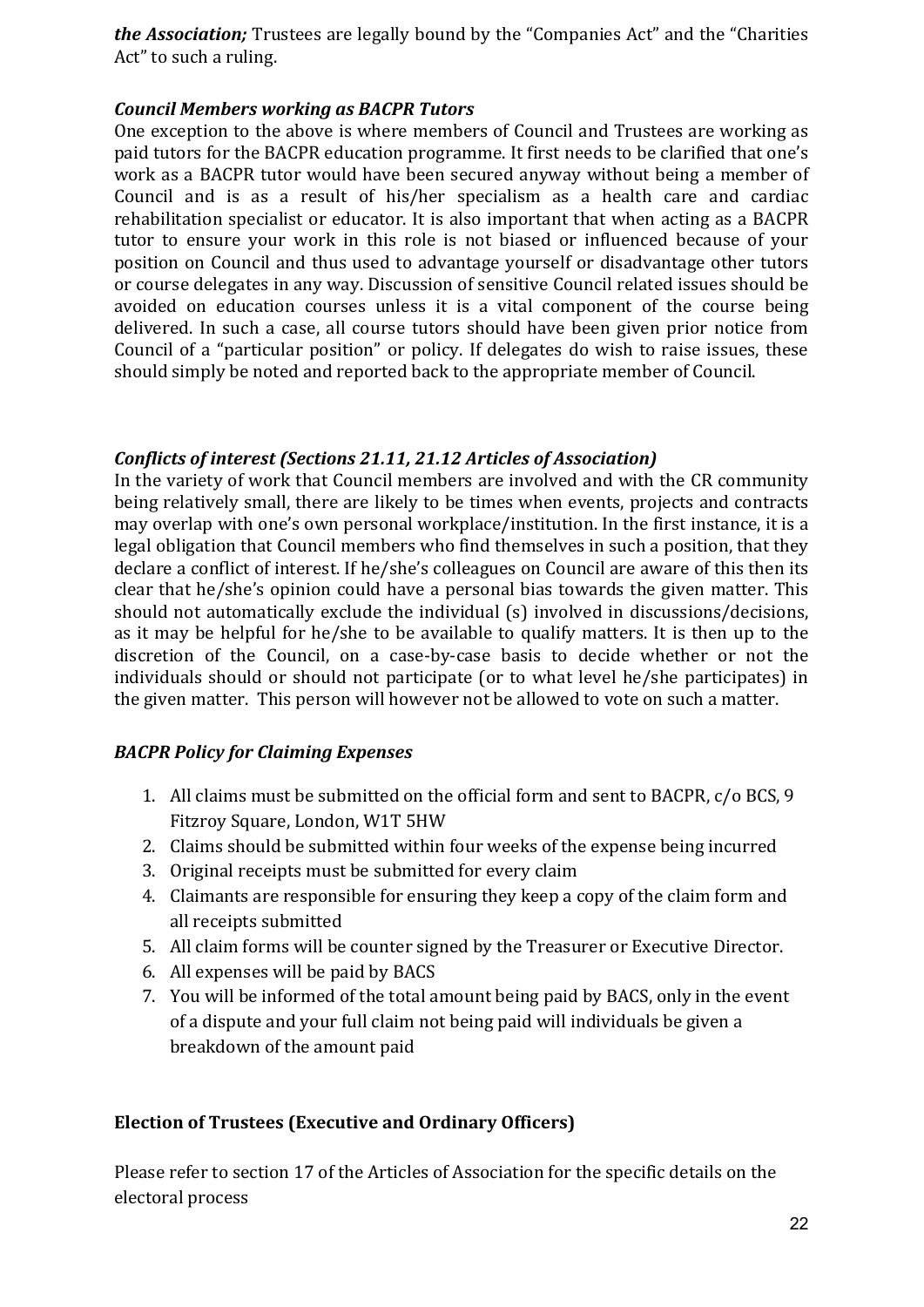## **APPENDIX 1**

## **MEMBERS' RULES OF THE BRITISH ASSOCIATION FOR CARDIOVASCULAR PREVENTION AND REHABILITATION**

In keeping with Clause 8 of the "Articles of Association" 2012, for any changes to be made to these rules, these must be proposed and voted upon by the members of BACPR (typically as part of the *AGM*). These rules and subscription fees should be reviewed **as a Standing Agenda AGM Item** *and revised if necessary each year at the BACPR AGM.*

#### **1.0 GENERAL GUIDANCE FOR BEING A MEMBER OF BACPR**

BACPR is a Charitable Company Ltd by Guarantee. It is ultimately governed by two sets of laws: those that pertain to the Charities Act as administered by the Charity Commission and those that pertain to the Companies Act administered by Companies House. As an Ordinary "paying" Member of BACPR, each individual becomes a voting "Member of the Company" with his or her rights outlined in the Articles of Association<sup>1</sup>. Voting pertains to two elements: i. a member's right to participate in the election of his fellow members to the BACPR governing Council<sup>1,2</sup> and ii. a member's right to attend official BACPR business meetings and voting on matters that relate to the governance and business activities of the BACPR $1,2$ 

Independent of how an individual member has paid for his annual subscription  $(e.g.,$  personally, from a sponsor, employer or agent), each member must and will be registered and listed in his/her own individual name and with his/her membership being non-transferable. Failure to pay one's annual subscription may result in the termination of membership of the Company.

#### *1.1 Council representation and core business activities*

Members are elected to Council by an initial nomination process from one's peers. Once nominations are ratified by the Secretary of BACPR, an election is held with the membership at large<sup>1,2</sup>. The voting by members on matters related to the governance or rules of the Association are normally carried out at the  $AGM<sup>1,2</sup>$  or if necessary at an Extraordinary General Meeting<sup>1,2</sup>. The AGM is normally held at the same time as the Annual Conference but there is no obligation to attend the Conference in order to attend the AGM. Under the Articles of Association<sup>1</sup>, any member unable to attend the AGM is eligible to nominate an individual to vote on his/her behalf (by proxy).

**Membership fees (see section),** along with the various business activities of the BACPR in keeping with the Objects of the Association<sup>1</sup>, are required for supporting the administration of a number of services and benefits including: conferences, education, professional communications and representation of and for the members to the public or for the public, and to represent members and the public to external agents, and local, regional or national governments or government health bodies; all in the name of *promoting excellence in cardiovascular disease prevention and rehabilitation*.

#### **2.0 ANNUAL CONFERENCE ("AC")**

An Annual Conference and the coinciding AGM is the main event focus of each year to celebrate, review, promote and develop future strategies and needs for the members and the public in keeping with the Objects and Mission of the BACPR. It shall be held each year and overseen by the elected Scientific Programme Officer  $1,2$  and the Conference Programme Committee to which he/she Chairs.

Non-member visitors may attend the conference on payment of an appropriate conference fee.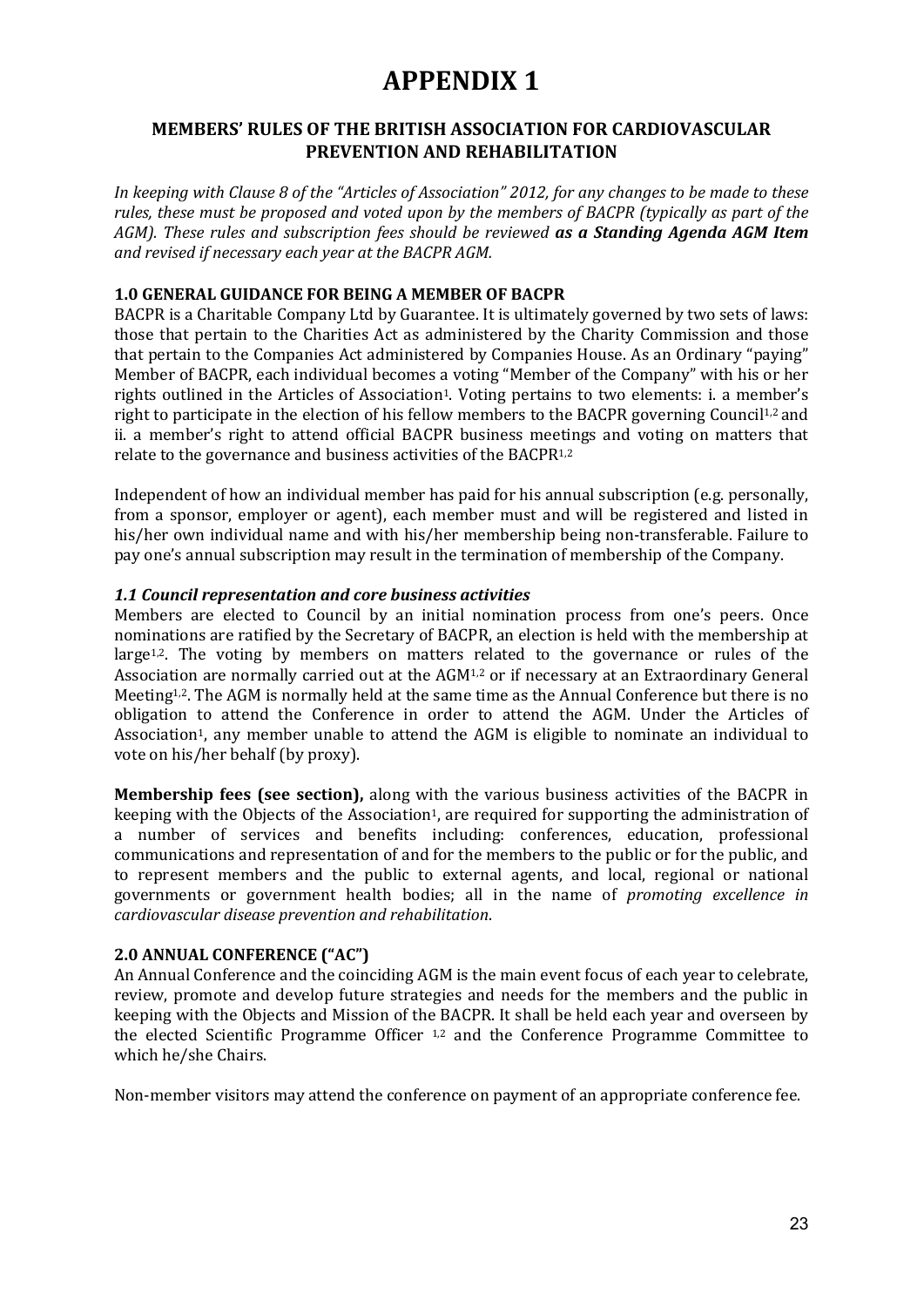Members and invitees may make written proposals to the Conference Programme Committee, in accordance with a format and in the time periods set by the Programme Committee each year, as to original research papers or informative professional practice or service development reports all focused on the betterment of cardiovascular health and patient care, that they may wish to present at the AC.

The Conference Programme Committee shall develop guidelines and criteria for the standard of research papers, professional practice/service reports or invited presentations of the AC and shall in its sole discretion decide whether proposals submitted reach the criteria or standards required, and may accept or reject any paper or report at its discretion.

Unless otherwise decided by the Conference Programme Committee, all presentations at the AC shall either be in the form of an oral presentation (typically using an electronic slide format), a moderated poster or a free-standing poster (the lead author/presenter is simply available for questions from the delegates at a specified time). All presenters shall conform to the timetable and agenda of the AC.

#### *2.1 Publicity and Media involvement*

No reporters, newspaper media or other media representatives shall be permitted to be present at the Annual General Meeting held during the Annual Conference, and no report of the AGM, or its discussion shall be published without the consent of the Council.

- 1. See Articles of Association at www.bacpr.com
- 2. See Council Members' Handbook at www.bacpr.com

#### **3.0 CRITERIA FOR MEMBERSHIP**

These criteria may be amended from time to time by the Council but must be ratified by the British Association for Cardiovascular Prevention and Rehabilitation at its next Annual General Meeting:

#### *3.1 Ordinary Members*

Professionals with a primary interest in cardiovascular health and disease prevention and rehabilitation including: Nurses, Physiotherapists, Exercise Scientists, Exercise Professionals who have attained the BACPR Exercise Instructor certificate, Occupational Therapists, Dieticians, Cardiologists, Medical Practitioners with an interest in Cardiology, Psychologists, Health Scientists, Primary care clinicians, and any other applicant deemed suitable at the discretion of the Council.

Profession specific sub-groups of BACPR shall be required to submit minutes of their meetings and a copy of their accounts to the Charity. All such sub-groups will be invited to participate or hold meetings during the Annual Conference, if required.

#### *3.2 Honorary Members*

This category of members shall be individuals who by virtue of their contribution to cardiovascular disease prevention and rehabilitation have been appointed by invitation from the BACPR Elected Council Members. The term of membership is for one year and can be renewed annually by agreement with the Executive Officers. An honorary member receives the benefits of an Ordinary Full Member. These typically include Co-opted members to Council, or an individual who has a strong supportive/collaborative interest in BACPR (e.g. specified community or patient representative or a public figure who has an interest in cardiovascular disease prevention and rehabilitation and with the ability to support and promote the BACPR's Objects and Mission).

#### *Linked or Joint Organisation Members* shall be:

• Professional organisations (e.g. other BCS Affiliate Groups) whose objects are complementary to and/or in sympathy with the objects of the BACPR Charity